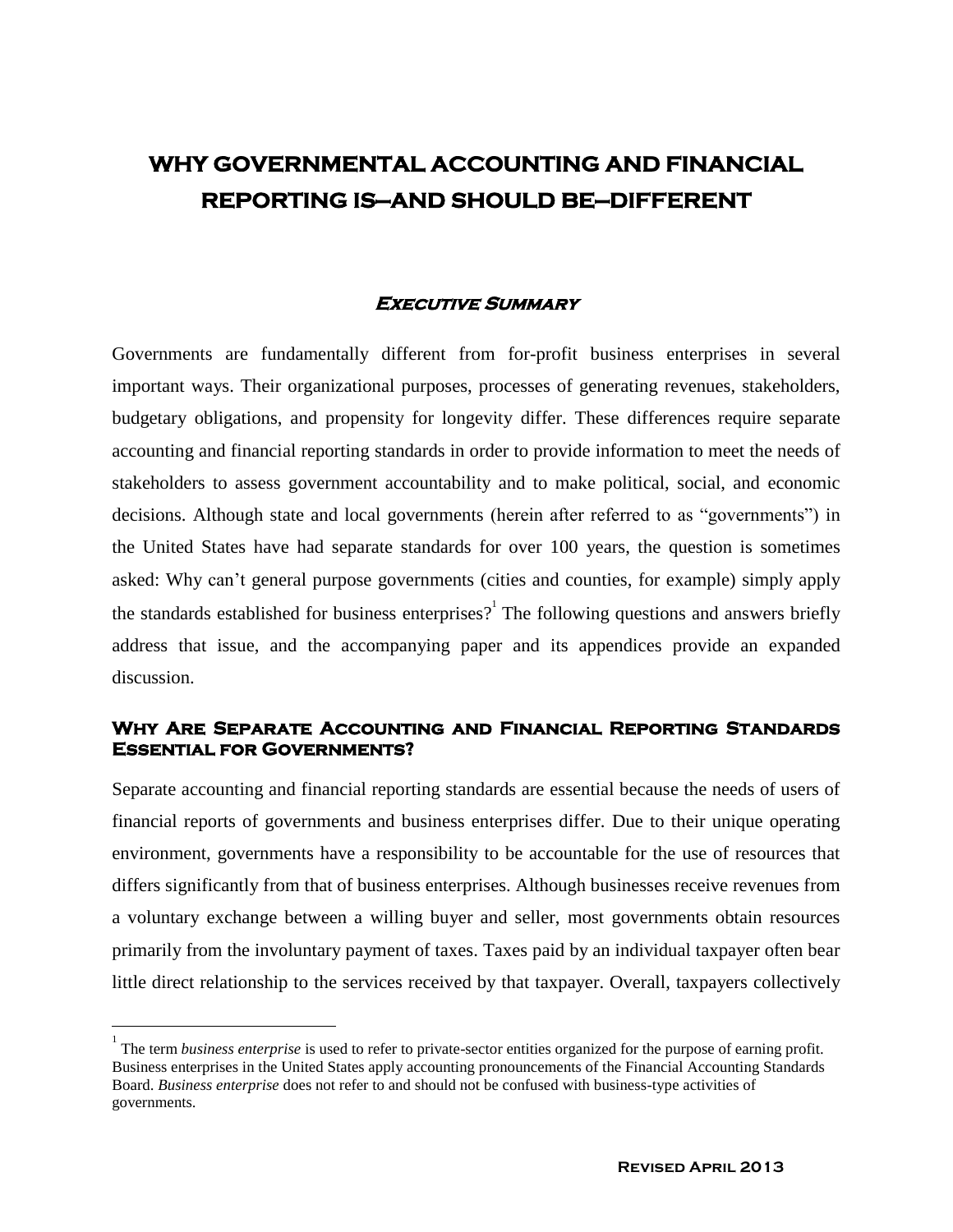focus on assessing the value received from the resources they provide to a government. Governmental accounting and financial reporting standards aim to address this need for public accountability information by helping stakeholders assess how public resources were acquired and either used during the period or are expected to be used. Such reporting also helps users to assess whether current resources were sufficient to meet current service costs (or whether some costs were shifted to future taxpayers) and whether the government's ability to provide services improved or declined from the previous year.

The longevity of most governments and their role to maintain and enhance the well-being of citizens through the provision of public services also result in information demands that differ from those of business enterprises. For example, most governments do not operate in a competitive marketplace, face virtually no threat of liquidation, and do not have equity owners. Consequently, measures of net income and earnings per share have no meaning to users of governmental financial reports. Instead, users need information to assess the government's stewardship of public resources, including information to evaluate the manner and extent to which resources are devoted to specific services and the costs of providing those services. Users also need information to determine compliance with legally authorized spending authority. Creditors of both businesses and governments are interested in information on the ability to repay debt. However, government creditors focus more on information regarding the government's ongoing ability to generate resources and the costs of activities that could compete for those resources, rather than on information about how earnings are generated.

## **How Do Existing accounting and Financial Reporting Standards Reflect the Different Needs of Stakeholders?**

The needs of the users of governmental financial reports are reflected in differences in the components of the conceptual framework for setting accounting and financial reporting standards and in specific accounting and financial reporting standards themselves. Although investors and creditors are important constituencies of every standards-setting organization, the Governmental Accounting Standards Board's (GASB) conceptual framework also places priority on addressing the informational needs of citizens and elected representatives, two constituencies not identified as users of business enterprise financial statements by the Financial Accounting Standards Board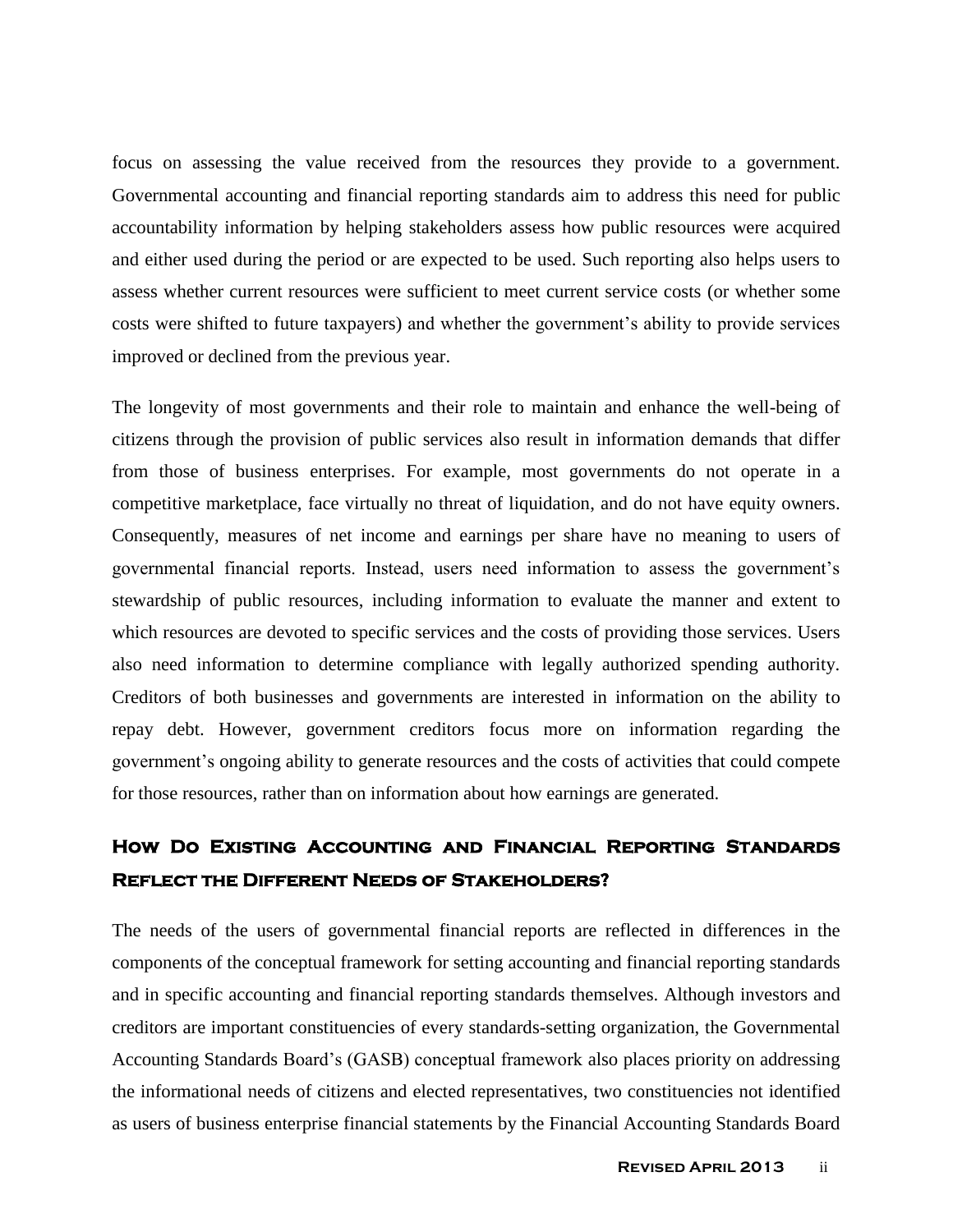(FASB). Consequently, the GASB's financial reporting objectives consider accountability to be the cornerstone on which all other financial reporting objectives should be built.

Some of the most significant examples of how GASB standards address differences between governmental and business financial reporting include (1) the view that capital assets are primarily used to provide services to citizens rather than to contribute to future cash flows; (2) the measurement and recognition of certain types of revenues (for example, taxes and grants); (3) the use of fund accounting and budgetary reporting to meet public accountability needs; (4) the use of accountability notions rather than equity control to define the financial reporting entity; and (5) the view that governments and their pension plans generally are ongoing entities with the ability to take a career-long view of the employment exchange. These and other accounting and reporting differences are described more fully beginning on page 12 and in Appendix B.

### **Why Is There an Ongoing Need to Set Additional Governmental Accounting and Financial Reporting Standards?**

Since its inception in 1984, the GASB has strived to meet the needs of the users of governmental financial reports by issuing standards that reflect their particular concerns and the unique features of the government environment. Although the GASB has established a substantial body of standards, the need to develop and improve accounting and financial reporting standards for governments still exists. For example, additional components of the conceptual framework, which enhances consistency in setting government standards, are still being addressed. In addition, governments and the governmental environment continue to evolve over time and new types of transactions or variations on existing transactions continue to arise, resulting in an ongoing need to update existing standards and to adopt new ones.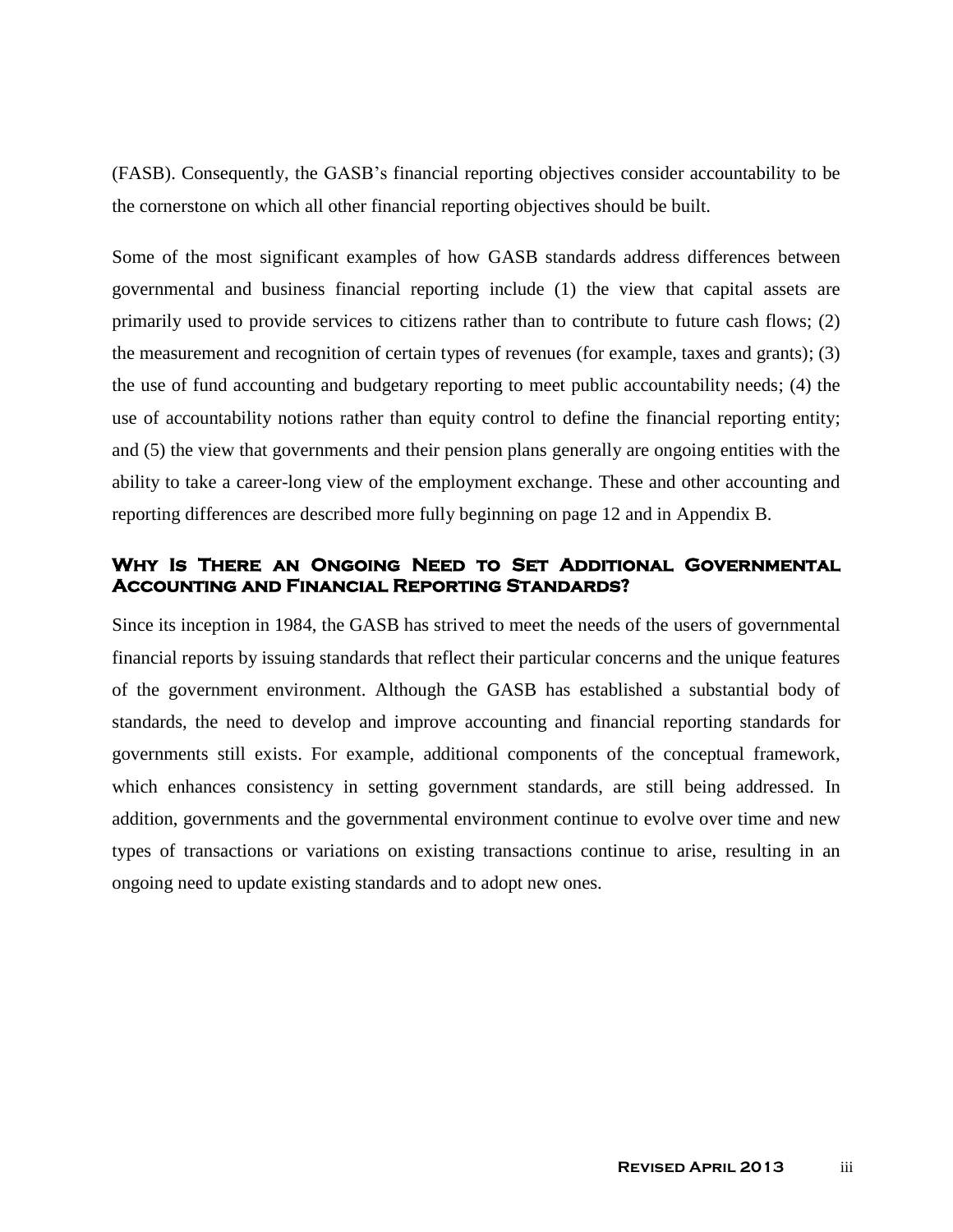# **TABLE OF CONTENTS**

|                                                                                | Number |
|--------------------------------------------------------------------------------|--------|
|                                                                                |        |
| Why Are Separate Accounting and Financial Accounting Reporting Standards       |        |
|                                                                                |        |
| Major Environmental Differences between Governments and Businesses3            |        |
| How Do Existing Accounting and Financial Reporting Standards Reflect the       |        |
|                                                                                |        |
|                                                                                |        |
|                                                                                |        |
| Why Is There an Ongoing Need to Set Additional Governmental Accounting and     |        |
|                                                                                |        |
|                                                                                |        |
| Appendix A: Distinguishing Characteristics of the Governmental Environment  14 |        |
| Appendix B: Additional Examples of How Governmental Accounting Differs from    |        |
|                                                                                |        |
| Appendix C: Brief History of Governmental Accounting and Financial Reporting   |        |
|                                                                                |        |
|                                                                                |        |
|                                                                                |        |

Page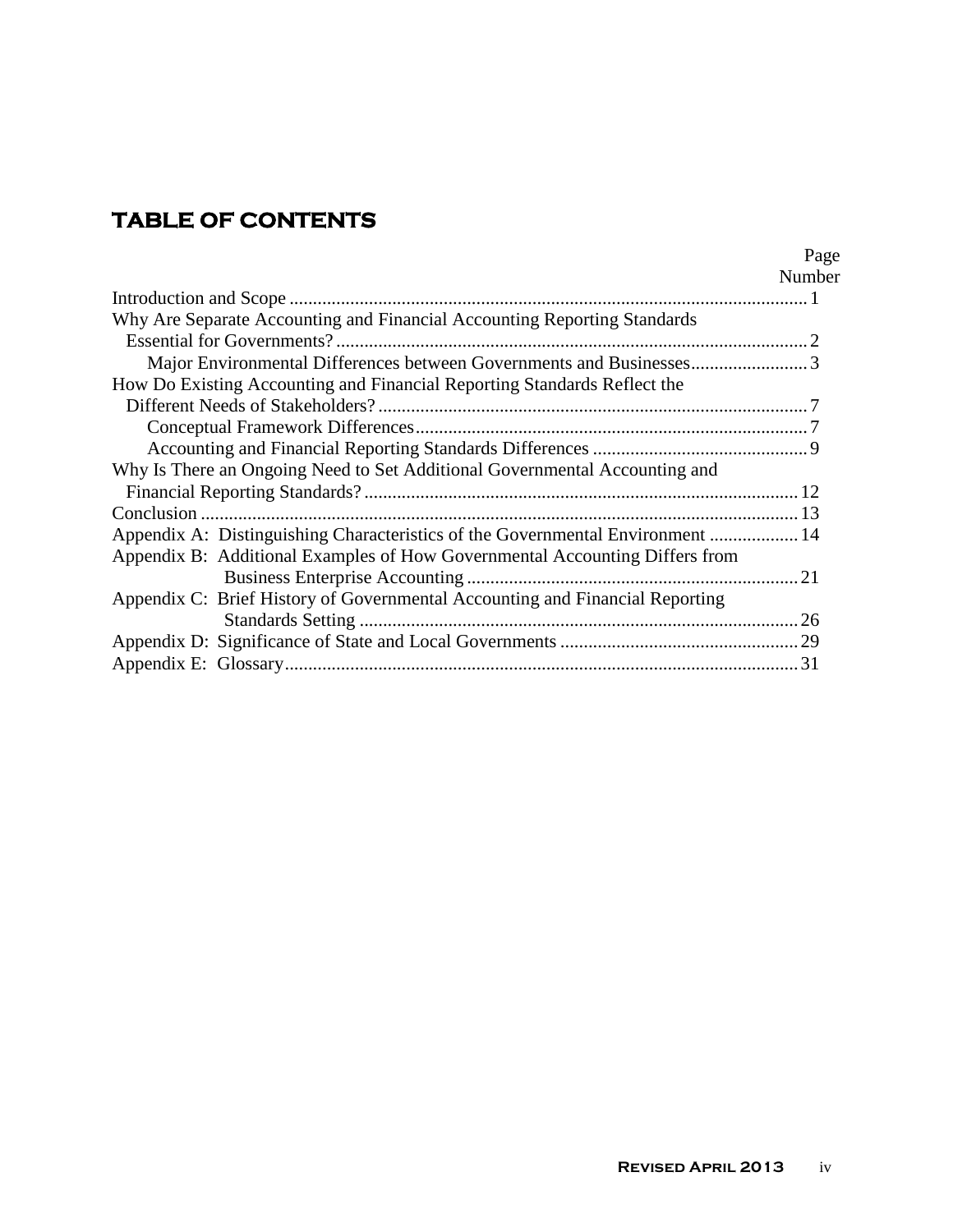# **WHY GOVERNMENTAL ACCOUNTING AND FINANCIAL REPORTING IS—AND SHOULD BE—DIFFERENT**

### **Introduction and Scope**

From time to time, the question is raised as to why state and local governments (herein after referred to as "governments") cannot simply apply the same set of accounting and financial reporting standards that business enterprises<sup>2</sup> apply. This paper explains the need for separate standards for governments. It illustrates some of the differences between standards for governments and those for business enterprises and explains why standards setting for governments is an ongoing process.

In addition to providing more in-depth discussions in response to the questions posed in the Executive Summary, this paper also presents several appendices. Appendix A provides an expanded discussion of the environmental differences between governments and business enterprises. Appendix B provides additional examples of standards that illustrate the differences between governments and business enterprises and expands upon the discussion of examples in this paper. Appendix C provides historical perspective on the development of governmental accounting and financial reporting standards. Appendix D provides details on the significance of state and local governments in the United States. A brief glossary of governmental accounting terms is also included and begins on page 34. Terms defined in the glossary appear in **boldface type** when first used in this paper.

The scope of this paper is limited to comparing accounting and financial reporting standards for state and local governments to those required for business enterprises. It does not specifically address the standards set for organizations other than business enterprises, such as not-for-profit organizations, the Federal Government, or governments in other countries, and it does not suggest that standards for those organizations should not be set separately.

 $\overline{a}$ 

<sup>2</sup> See footnote 1 regarding the meaning of the term *business enterprises*.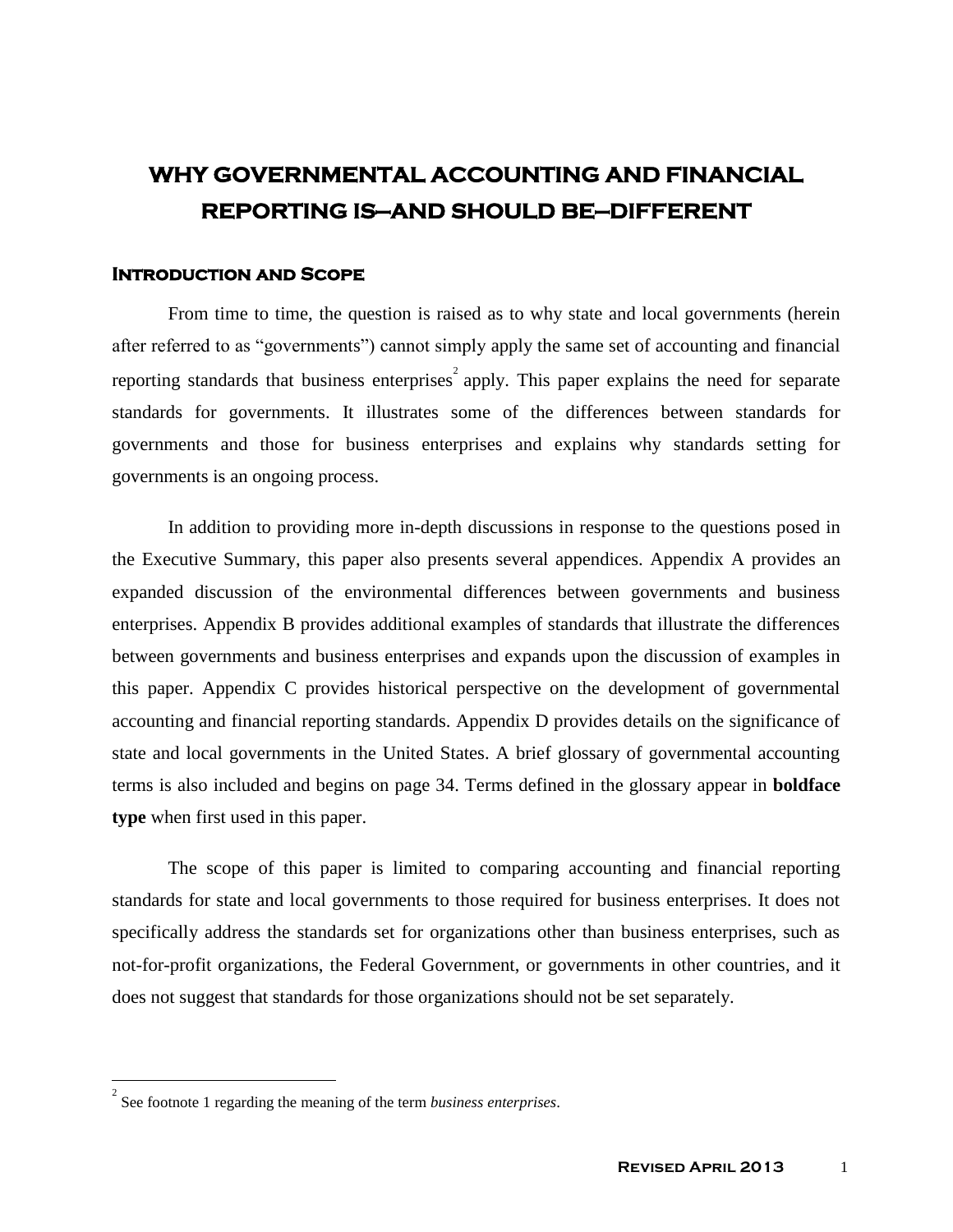Furthermore, governments in other countries may have different characteristics than governments in the United States; therefore, the paper does not address international differences.

### **Why Are Separate Accounting and Financial Reporting Standards Essential for Governments?**

Accounting and financial reporting requirements focus on the needs of the users of financial reports. Citizens, their elected representatives (such as legislatures and other oversight organizations), and creditors are the primary beneficiaries of the information in governmental financial reports. Financial reports of business enterprises generally are used by creditors and by equity investors and their regulators, but not by a type of stakeholder equivalent to citizens and their elected representatives.<sup>3</sup> The needs of citizens and oversight organizations emphasize **accountability** for resources entrusted to the government, while the needs of equity investors emphasize information necessary to make rational investment, credit, and similar decisions. Accountability, in a general sense, is a responsibility of stewards or agents to provide relevant and reliable information relating to resources under their control. For governments, accountability is the government's responsibility to justify to its citizenry the raising of public resources and to account for the stewardship and use of those public resources. Accountability information can be used to support decision making, but it also fulfills the citizenry's "right to know" how public resources have been spent.

Creditors are a type of user of both governmental and business enterprise financial reports. Although they are generally looking for assurance that sufficient cash flows will be available to meet debt service requirements, certain information they seek from governments and from business enterprises is different because the source of debt repayment is different. Creditors and potential creditors of business enterprises seek information about how earnings are generated. Creditors and potential creditors of governments seek information about the ability and willingness of a government to levy taxes and generate other revenues to fund debt repayment and the costs and obligations of activities that could compete for those resources.

 $\overline{a}$ 

<sup>3</sup> Elected representatives, such as legislators, are considered external users of financial reports because in many cases these individuals do not have access to the same internal financial data as do officials in the executive branch.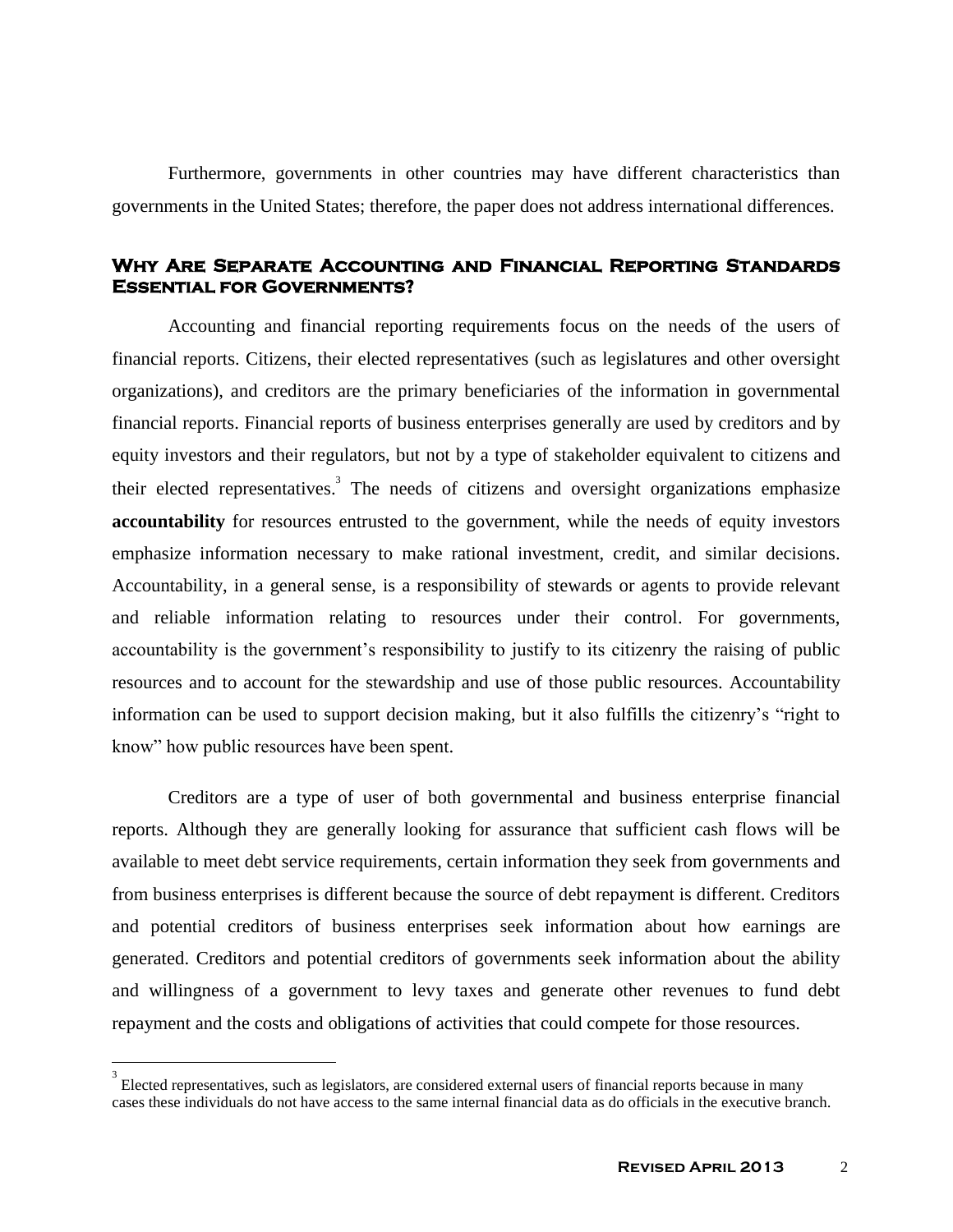Although certain types of information in business enterprise financial reports could satisfy some needs of certain governmental financial report users, other users require different information. The accountability focus of governments and the broad range of sources of a government's resources lead to the conclusion that governmental financial report users ideally should be able to find additional information that will help answer questions such as the following:

- Did the government's ability to provide services improve or decline from the previous year?
- Were the government's current-year taxes and other sources of resources sufficient to cover the cost of current-year services? Was part of the burden of paying for current services shifted to taxpayers in future years?
- How did the government finance its activities and meet its cash requirements? Does the government have the capacity to meet future financial and service obligations?
- What are the government's spending priorities? What sources of resources support the various programs?
- Has the government obtained and used resources in accordance with its adopted budget and other legal requirements?
- What resources currently are available for future expenditures and to what extent are resources limited to specified uses?
- Has the government provided its services in an efficient and effective manner?

### **Major Environmental Differences between Government and Businesses**

The differing needs of the users of governmental and business enterprise financial reports reflect the different environments in which the organizations operate. Some of the principal environmental differences are organizational purposes, sources of revenue, potential for longevity, relationship with stakeholders, and role of the budget. (An expanded discussion of the unique aspects of the government environment is included in Appendix A.)

**ORGANIZATIONAL PURPOSES.** The purpose of governments is to enhance or maintain the well-being of citizens by providing public services in accordance with public policy goals. Major public services provided by state and local governments include public safety, education,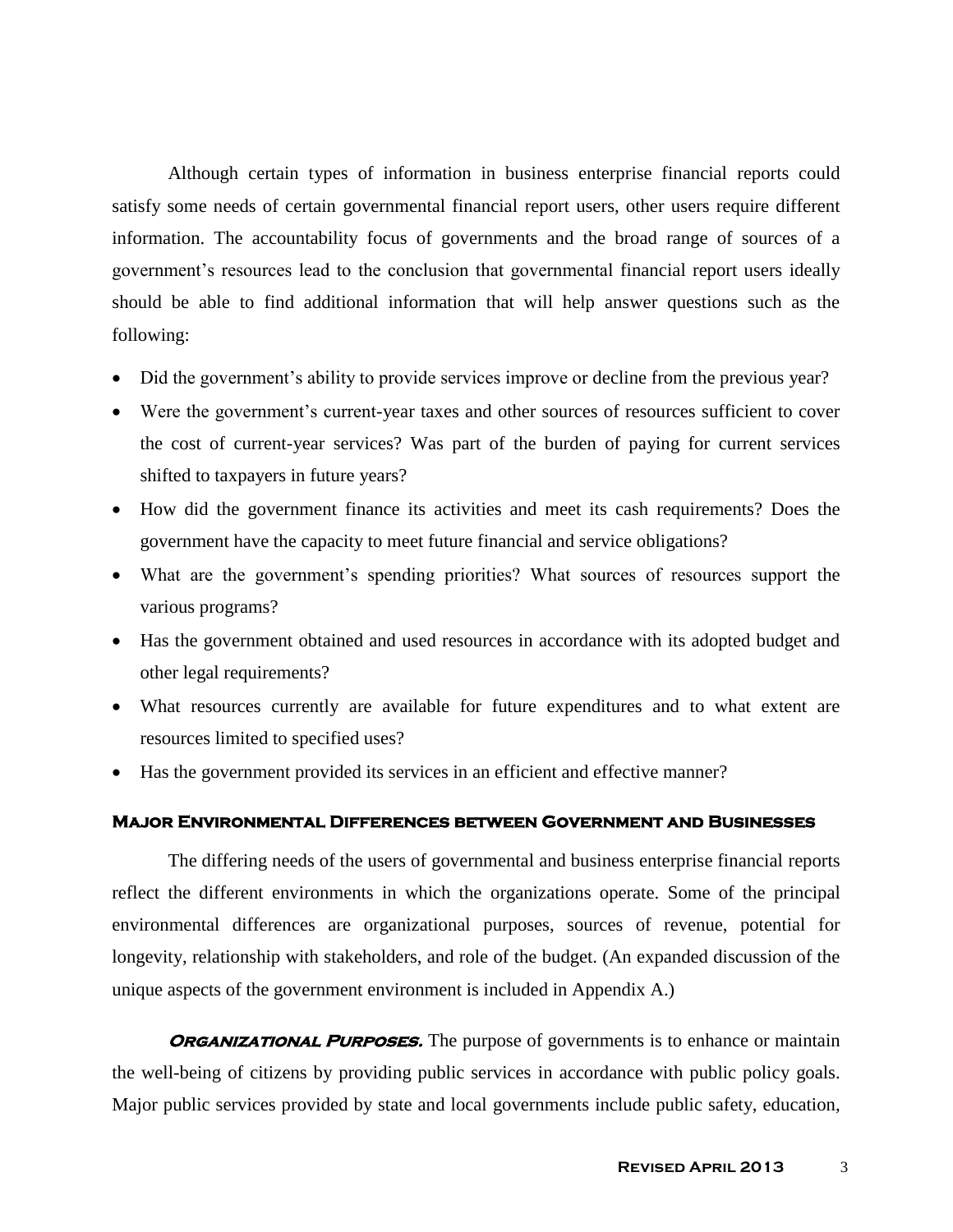social services, and transportation. Governments provide these services because the economic incentives are not sufficient for business to provide them at the quantity, quality, and price considered appropriate by public policy, among other reasons. Financial return on investment is not a goal for governments, so they need to develop and report other measures of accomplishment. The predominant business enterprise performance measures—net income and earnings per share—have little or no meaning in a governmental environment. Instead, governments focus on providing services and goods to constituents in an efficient, effective, and sustainable manner. A government's financial reports should give creditors, legislative and oversight officials, citizens, and other stakeholders the information necessary to make assessments and decisions relevant to their interests in the government's accomplishment of its objectives.

In contrast, business enterprises focus primarily on wealth creation, interacting only with those segments of society that fulfill their mission of generating a financial return on investment for shareholders. Historically, the primary focus of reporting has been on earnings and its components, with little explicit focus on nonfinancial measures of performance.

**SOURCES OF REVENUE.** The principal source of revenue for governments is taxation, which is a legally mandated involuntary **nonexchange transaction** between individual citizens and businesses and their government. The principal source of revenue of business enterprises is voluntary **exchange transactions** between willing buyers and sellers.

Because the levying of taxes is not a transaction in which equal values are exchanged at arm's length and is not part of an earnings process, as are most transactions of business enterprises, transactions involving taxes require specialized accounting treatment. For example, governments may levy or collect property taxes in a period prior to the period for which the taxes legally apply. The question then arises whether governments should record the taxes as revenue in the year levied or collected, or attribute them to the year for which the taxes apply. The GASB has addressed this issue by requiring that property taxes be reported as revenue *in the period for which* they are levied regardless of *when* they are levied. This promotes assessment of **interperiod equity** by associating revenues with the periods in which they finance the cost of services.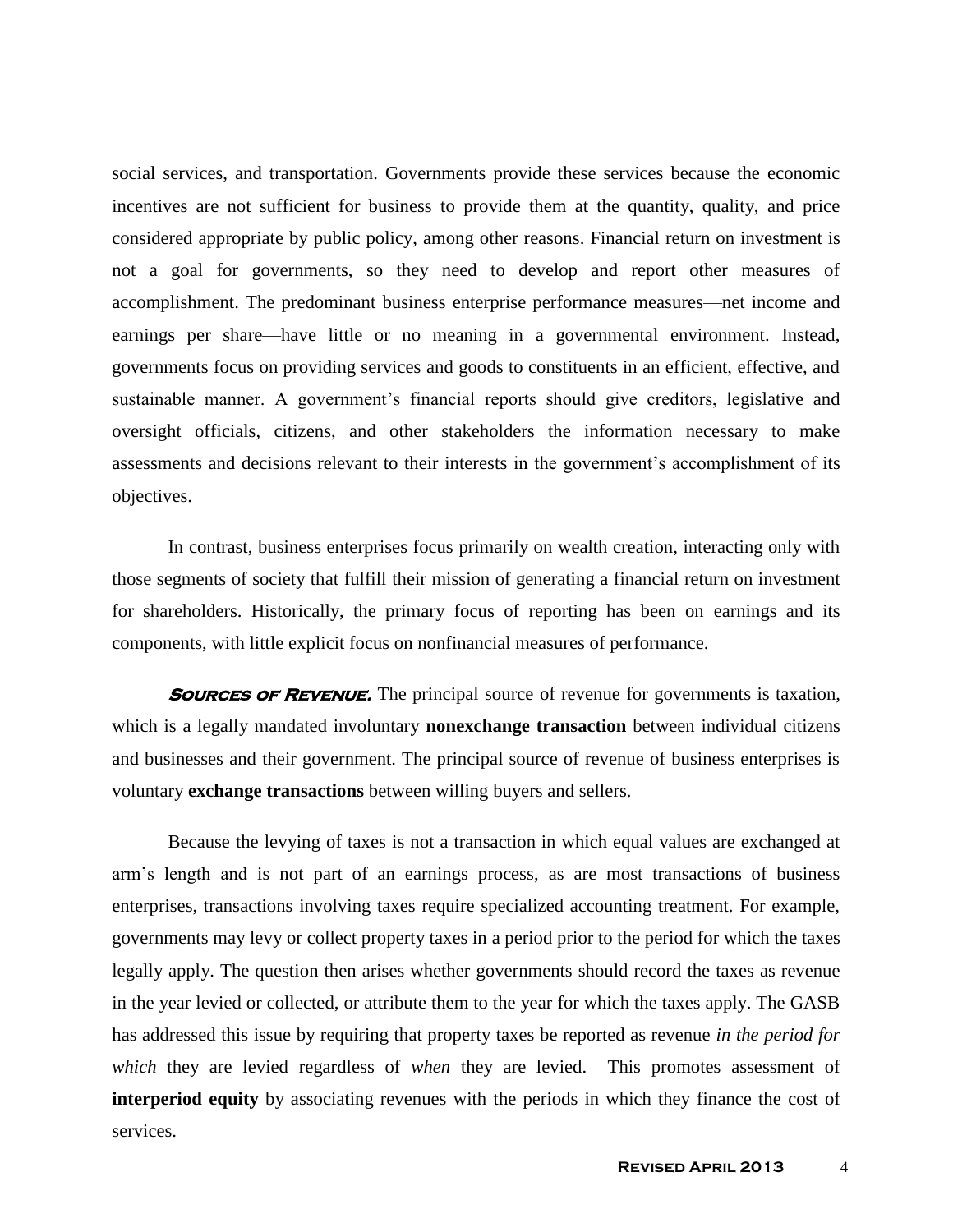**POTENTIAL FOR LONGEVITY.** Because of their ongoing power to tax and because of the ongoing need for public services, governments rarely liquidate. The possibility of achieving longevity, however, is not as likely for business enterprises. Business enterprises will go out of existence if, for an extended period of time, they are unable to sell their products or services for more than it costs to produce them.<sup>4</sup> Financial statements of business enterprises generally are prepared using a "going-concern" assumption, meaning that assets and liabilities are not adjusted to their liquidation values; however, this is not equivalent to a presumption of extended longevity. Users of business enterprise financial statements may use those statements to assess longevity. Financial statements of business enterprises emphasize the recoverability of assets, such as through future sales, and on the fair values of certain assets and liabilities. In contrast, the ability of governments to exist in the future generally is not in doubt (even in the extreme case of municipal bankruptcy), but rather the issues are the sustainability of the level of services provided and the ability to meet future levels of demand for services. As a result, governmental financial statements generally emphasize the allocation of resources to government programs, the determination of the cost of services, and providing a longer term view of operations.

The longer term view of operations of government is consistent with focusing on trends in operations, rather than on short-term fluctuations, such as in the fair values of certain assets and liabilities. Immediate recognition of changes in fair values of assets set aside in employee benefit plans is appropriate accountability reporting in the employee benefit plans that hold those assets and in the calculation of the employer's net pension liability. However, it is not appropriate for government employers to recognize those fair value changes immediately in pension expense. These short-term fluctuations could produce a measurement of the period's employee benefit costs, which would be included in cost of services that might be less decisionuseful for governmental financial report users. The changes in fair value of these assets are required to be reported as either a deferred inflow of resources or a deferred outflow of resources and recognized in expense over a five-year period in order to mitigate the effects of short-term

 $\overline{a}$ 

<sup>&</sup>lt;sup>4</sup> For instance, according to the United States Census Bureau [\(http://web.sba.gov/faqs/faqindex.cfm?areaID=24\)](http://web.sba.gov/faqs/faqindex.cfm?areaID=24), only a quarter of new employer firms last 15 years or more; by contrast, the number of general purpose governments remains remarkably steady—38,917 in 2012 versus 39,044 in 1997 (http://www.census.gov/govs/).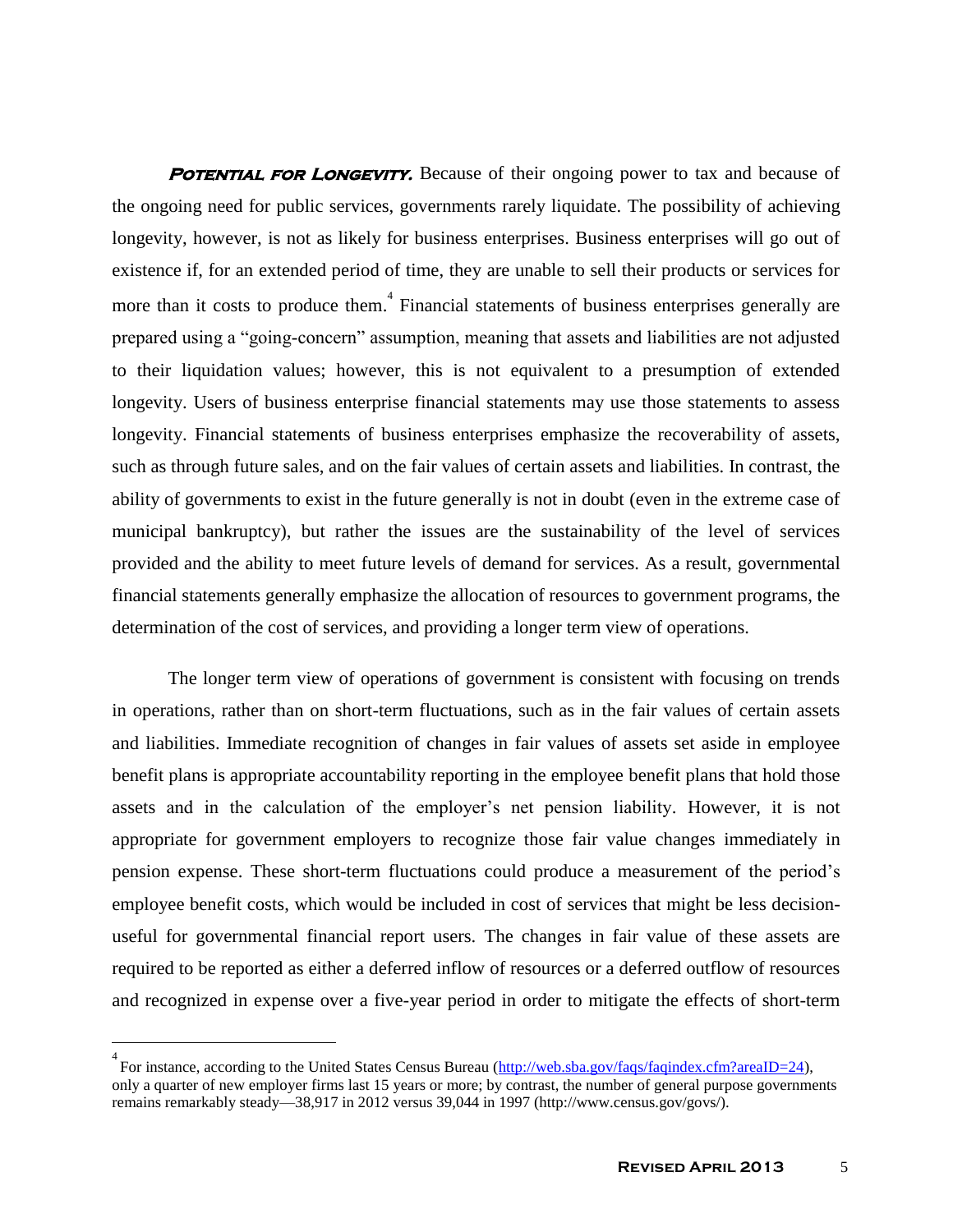market changes on the reported costs of providing career-long benefits to government employees. Financial reporting by business enterprises is more likely to recognize such changes in fair value immediately because of the importance of the current value of equity.

**RELATIONSHIP WITH STAKEHOLDERS.** Individual citizens must pay taxes as agreed to by the citizenry collectively through elections or decisions of elected representatives, and as previously noted, individual taxes paid do not directly correlate with services received. Accordingly, governments should meet a benchmark of accountability that is broader than for business enterprises. Furthermore, citizens are interested in evaluating interperiod equity by determining whether current taxpayers and users of government services fully financed the costs of providing current-period services or whether taxes and user fees from prior or future periods were, or will be, needed to finance the current services provided. Consequently, one important focus of governmental financial reporting is on providing systematic and rational cost-of-service information. Additionally, users of governmental financial reports may wish to evaluate the combination of taxes, user fees, grants, and borrowings that financed current services. In contrast, because business enterprises focus primarily on increasing shareholders' equity, their financial reports show changes in equity of the enterprise during the current period. Except for those with large blocks of shares, public company shareholders typically can easily end their relationship with any individual business enterprise by selling their shares and, consequently, focusing on the current and future value per share. Lastly, as previously noted, creditors of governments and of business enterprises often look to different information.

**ROLE OF THE BUDGET.** For governments, a budget has special legal significance. Governmental budgets are expressions of public policy priorities and legally authorize the raising of public resources and the purposes for which public resources may be spent. In fact, governmental budgets can be the primary method by which citizens and their elected representatives hold the government's management financially accountable. For business enterprises, the budget represents an internal financial management tool that is controlled entirely by management and is considered proprietary in nature.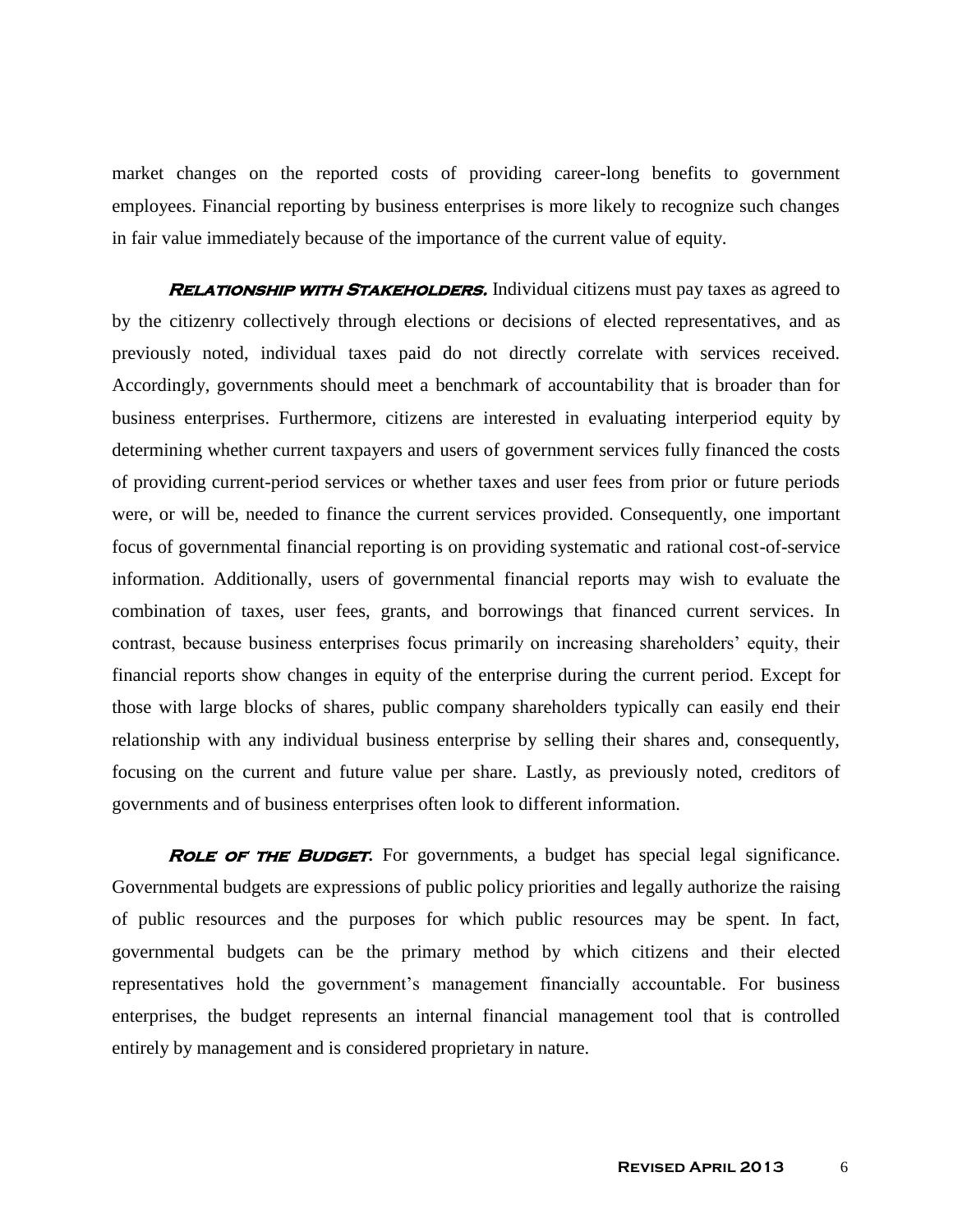## **How Do Existing Accounting and Financial Reporting Standards Reflect the Different Needs of Stakeholders?**

The different needs of users of financial reports of governments and business enterprises are reflected both in differences in components of the **conceptual framework for accounting and financial reporting standards** and in the specific accounting and financial reporting standards set by the GASB and the FASB.

#### **Conceptual Framework Differences**

 $\overline{a}$ 

Both the GASB and the FASB have developed Concepts Statements setting forth the objectives of financial reporting. The objectives are the central core of the conceptual frameworks and reflect the differing needs of users of financial reports of governments and business enterprises. Reflecting the needs of their stakeholders, including citizens and their elected representatives, governments predominantly focus on accountability in financial reporting. For governments, information necessary to make political and social decisions is as important in shaping accounting and financial reporting objectives as information necessary to make economic decisions. Reflecting the needs of the stakeholders of business enterprises, including equity investors, financial reporting of business enterprises predominantly focuses on financial performance—earnings and its components. For business enterprises, information for making economic decisions is most important in shaping accounting and financial reporting objectives.

The GASB recognized in Concepts Statement No. 1, *Objectives of Financial Reporting*, that users of governmental financial reports also are interested in assessing nonfinancial performance of governments. The objectives, elements, and characteristics of service efforts and accomplishments (SEA) reporting were expanded on in GASB Concepts Statement No. 2, *Service Efforts and Accomplishments Reporting,* and subsequently amended in GASB Concepts

<sup>5</sup> The conceptual framework of the GASB is not yet complete. As of March 2013, the GASB is developing additional Concepts Statements to identify recognition criteria for whether and when information should be reported in state and local governmental financial statements and considering the measurement issues that conceptually should be considered in setting standards for governments.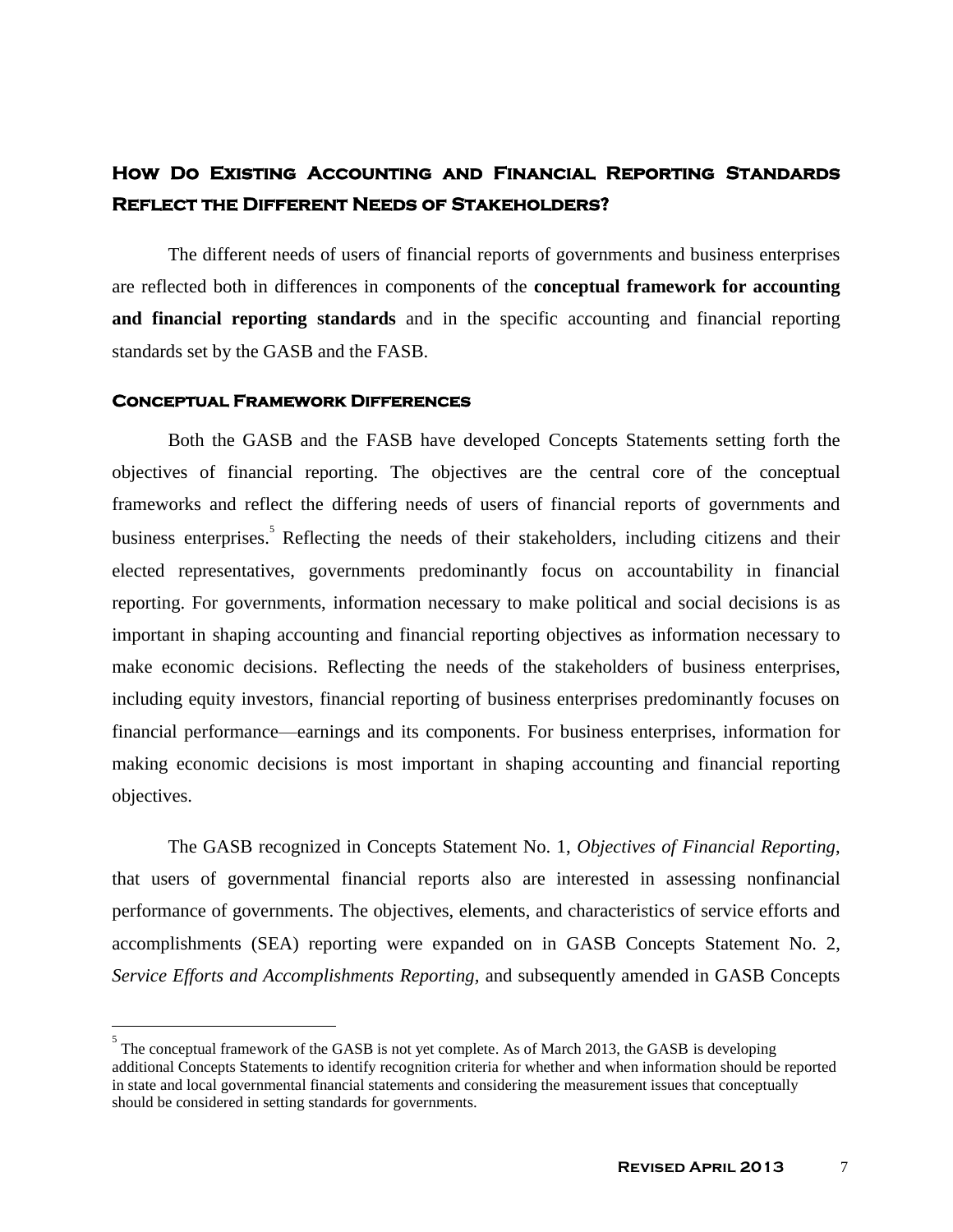Statement No. 5, *Service Efforts and Accomplishments Reporting*. Further, the GASB issued Suggested Guidelines for Voluntary Reporting, *SEA Performance Information*, which provides a common framework for the effective external communication of SEA performance information. This framework establishes that the objective of an SEA report is to assist a government in meeting its responsibility to be accountable by providing users with information to assist them in assessing the government's performance in providing services. On the other hand, business enterprise financial reporting objectives typically do not recognize nonfinancial reporting measures. Some business enterprises may voluntarily report nonfinancial measurements in U.S. Securities and Exchange Commission filings or annual reports to shareholders, but that information is usually incidental to the financial information and not consistent between businesses. Although some believe that it would be beneficial to require business enterprises to report certain nonfinancial measures, competitive considerations of business enterprises may limit the amount and type of information that could be provided. Some nonfinancial measures that would provide decision-useful information to financial report users also might be considered "trade secrets" that would threaten the competitiveness of a business.

 GASB Concepts Statement No. 4, *Elements of Financial Statements*, defines the elements of governmental financial statements. Although some definitions of elements have similarities to those in the FASB's Conceptual Framework, the GASB's definitions of the elements of financial statements reflect the unique characteristics of government. The GASB's definitions are interwoven with the provision of public service as the common thread. Central to most of the definitions is a *resource*, which in the government context is an item that can be drawn on to provide services to the citizenry. For example, one of the inherent characteristics of an asset is that it is a resource with present service capacity that the government presently controls. The present service capacity of a resource is its existing capability to enable the government to provide services, which in turn enables the government to fulfill its mission. Assets such as roads, schools, courthouses, libraries, and parks directly provide present service capacity in that the citizenry or public directly uses the asset. Other types of assets, such as investments, indirectly contribute to present service capacity because they can be held or sold to produce cash used to acquire public services and goods. For business enterprises, the future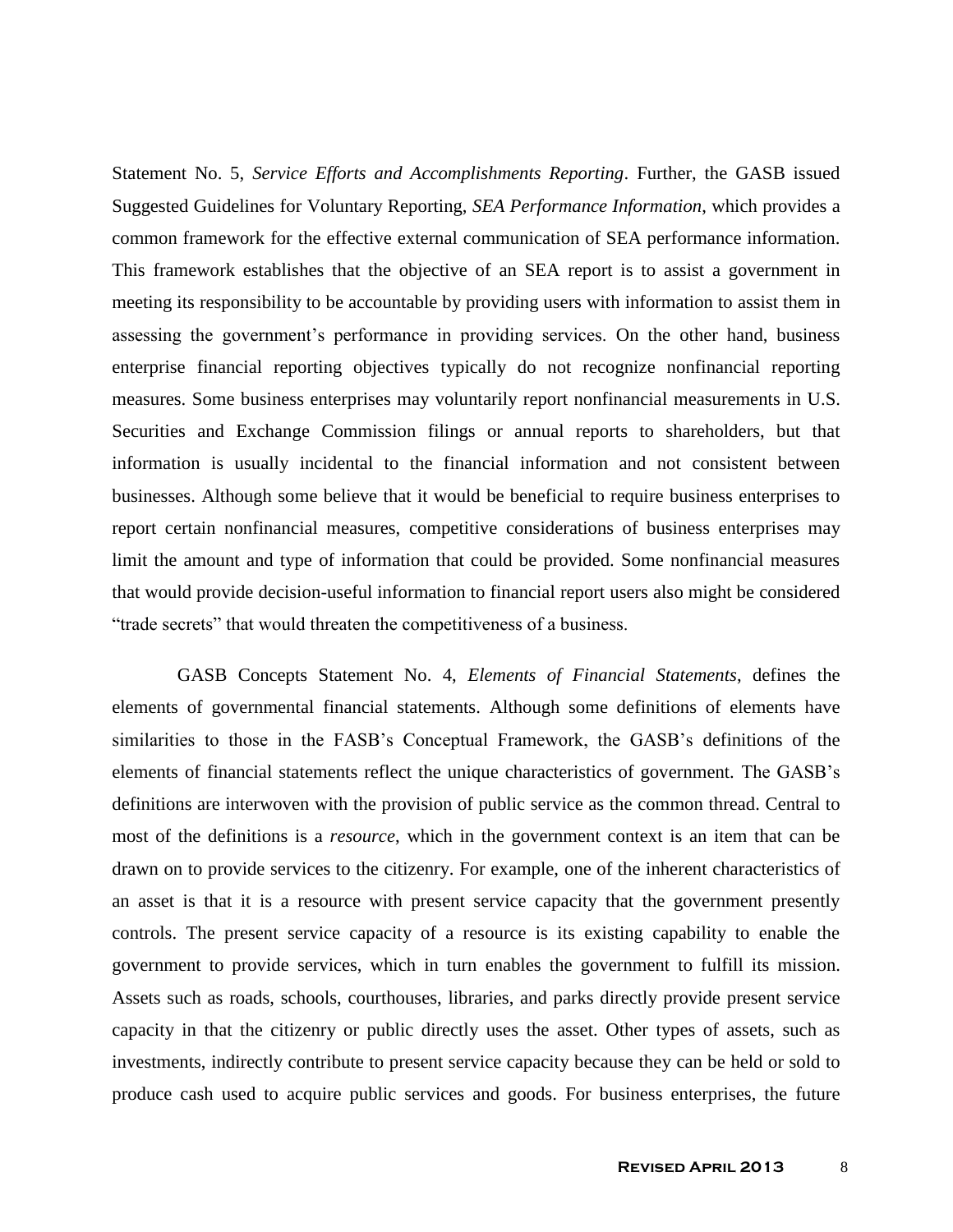benefit provided by an asset is its economic benefit—a capacity, singly or in combination with other assets, to contribute directly or indirectly to future net cash inflows.

GASB Concepts Statement 4 also identifies and defines deferred inflows of resources and deferred outflows of resources as elements of financial statements of governments. A deferred inflow of resources is an acquisition of net assets by a government that is applicable to a future reporting period that does not meet the definition of a liability. A deferred outflow of resources is a consumption of net assets by a government that is applicable to a future reporting period that does not meet the definition of an asset. In the government environment, deferred inflows of resources and deferred outflows of resources inherently have different characteristics from assets and liabilities. Further, GASB Statement No. 63, *Financial Reporting of Deferred Outflows of Resources, Deferred Inflows of Resources, and Net Position*, requires that these financial statement elements be reported separately from assets and liabilities. In contrast, business enterprises do not distinguish deferred inflows and outflows of resources from assets or liabilities.

#### **Accounting and Financial Reporting Standards Differences**

- **CAPITAL ASSETS.** Governments acquire most capital assets because of their capacity to provide services to the citizenry, whereas business enterprises acquire capital assets with the objective of using them to generate future cash flows. Consequently, GASB Statement No. 42, *Accounting and Financial Reporting for Impairment of Capital Assets and for Insurance Recoveries*, prescribes a method of assessing and measuring impairment of capital assets that reflects reductions in the service potential of capital assets as a result of impairing events or changes in circumstances. In contrast, business enterprises assess and measure impairment of capital assets by evaluating the future cash flows expected to be produced by the asset because the purpose of business enterprises is to create wealth.
- **PROPERTY TAXES.** Generating property tax revenue is a transaction unique to government. As previously noted, accounting and financial reporting standards for taxation should reflect reporting of property taxes as revenues in the same period as the cost of the services they were levied to pay for, in accordance with the need of users of governmental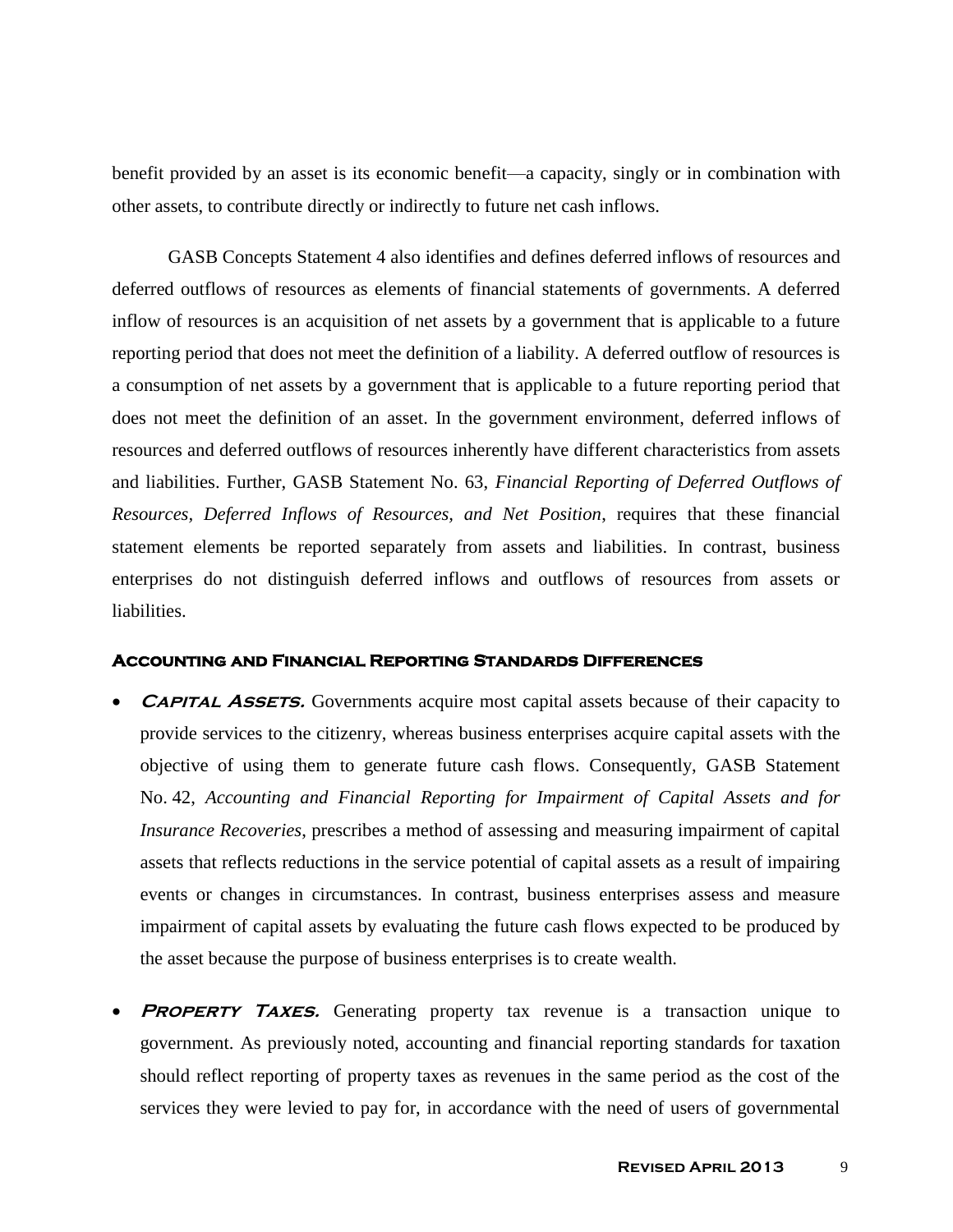financial statements to assess interperiod equity. For this revenue source, governments control all major events associated with potential points of recognition. Governments establish the assessment dates, the levy dates, the collection or due dates, and the periods for which the taxes are levied.

- **FUND ACCOUNTING.** Fiscal accountability for governmental activities is achieved by preparing financial statements using the **current financial resource flows measurement focus**—the long-standing measurement focus of **governmental funds**—and a **modified accrual basis of accounting.** This measurement focus emphasizes control and accountability over the raising and spending of public money. Financial reporting for governmental fund activities allows stakeholders to assess whether sufficient resources (generally cash and other liquid assets) existed to finance the current period's activities. This assessment is particularly important to those who pay taxes and receive services. Fiscal accountability is demonstrated, for example, when governments prepare fund-based financial statements, which show whether resources were obtained and used in accordance with the legally adopted budget and in compliance with other finance-related legal or contractual requirements. GASB Statement No. 34, *Basic Financial Statements—and Management's Discussion and Analysis—for State and Local Governments*, requires governments to report a balance sheet and a statement of revenues, expenditures, and changes in fund balances for their general fund, other major governmental funds, and nonmajor governmental funds in the aggregate. GASB Statement No. 54, *Fund Balance Reporting and Governmental Fund Type Definitions*, establishes a fund balance reporting hierarchy based primarily on the extent to which a government is bound to observe constraints imposed upon the use of resources reported in governmental funds. Governments also demonstrate accountability through reporting financial statements of fiduciary funds, which are used to report assets held for others in a trustee or agency capacity and therefore cannot be used to support the government's own programs. These funds are not reported as part of the resources available to finance public services and goods but, rather, separately to demonstrate accountability for these resources.
- **PENSIONS.** Accounting and financial reporting standards for pensions for both governments and business enterprises are similar in that they are based on the notion that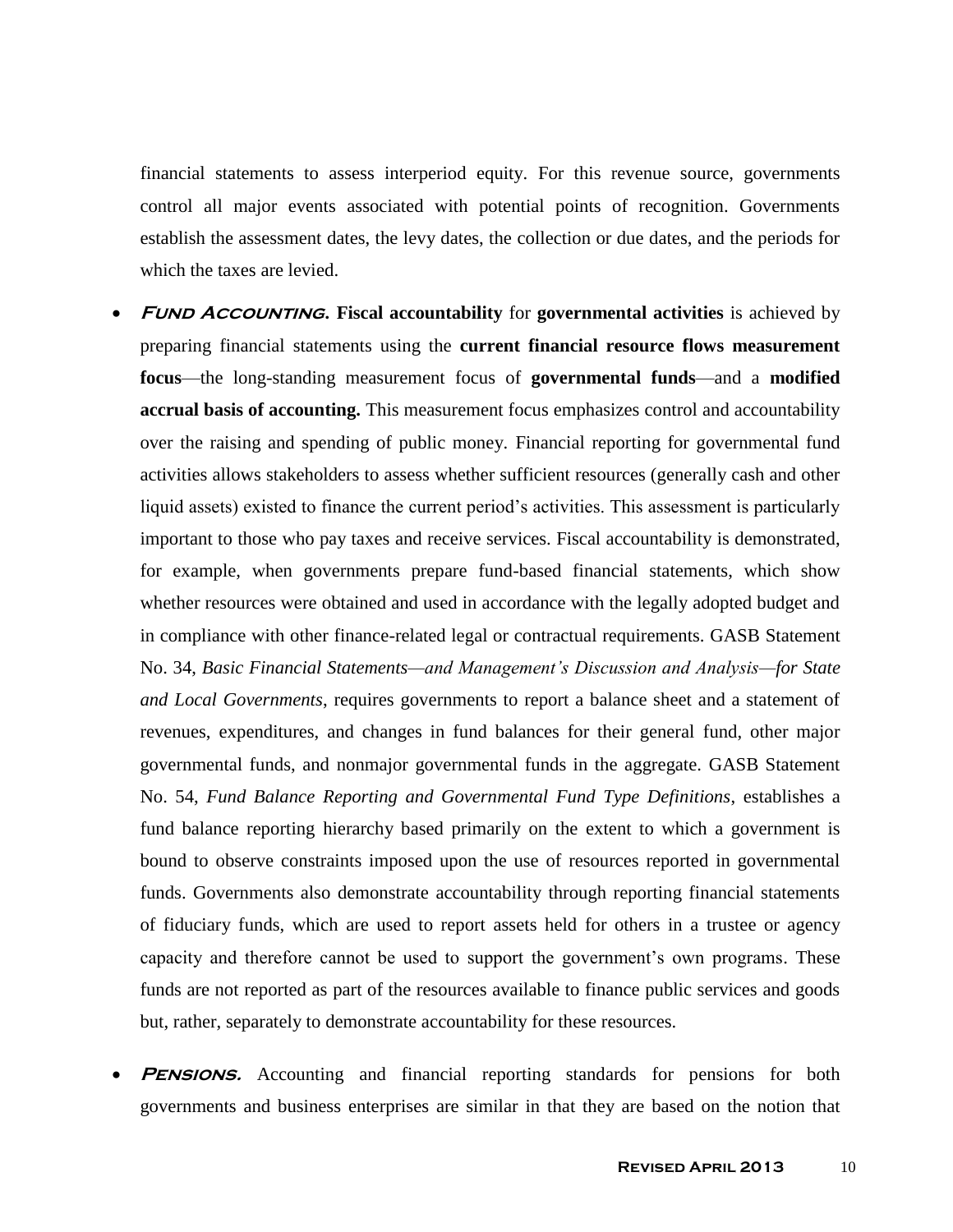these benefits are deferred compensation for employee services and should be accounted for in accrual-basis statements as the benefits are earned, rather than when paid. Beyond that, however, the measurement approaches adopted for use in the public and private sectors are different, as are many of the specific measurement and presentation choices, for reasons rooted in the different environments and the different information needs of stakeholders.

The longevity of governments, the importance of the cost-of-services information, and the desire of stakeholders to measure the degree to which interperiod equity has been achieved all influenced GASB Statements No. 67, *Financial Reporting for Pension Plans,* and No. 68, *Accounting and Financial Reporting for Pensions*. The measurement of a government's obligation for defined benefit pensions represents a career-long view of the employment exchange. Two differences with business enterprises that result from this career-long view are the rate used to discount future pension benefit payments to their present value and the method used to attribute pension liabilities to specific periods.

First, for governments, the selection of a discount rate for determining the actuarial present value of projected pension benefit payments depends on the amount of resources available in the pension plan for paying those benefits (from contributions and earnings related only to current active employees and retirees, not to future employees). As long as (1) the pension plan is projected to have these resources invested in a manner consistent with the long-term expected rate of return and (2) those resources are greater than or equal to the projected benefit payments for current employees and retirees, the discount rate is entirely based on the long-term expected rate of return on pension plan investments. However, if the projections show that a time will come when those conditions are no longer met (for instance, projected benefit payments are greater than projected plan resources), the discount rate should be based on a rate that reflects the effects of discounting benefit payments in that period and beyond using a municipal bond index rate or yield—for 20-year tax-exempt bonds rated AA or higher (or equivalent ratings). This approach reflects a change in the nature of the pension obligation for governments—from one expected to be satisfied, in part, through the accumulation of investment returns to one similar to a more typical government liability when the plan assets are projected to not be sufficient to pay projected benefits.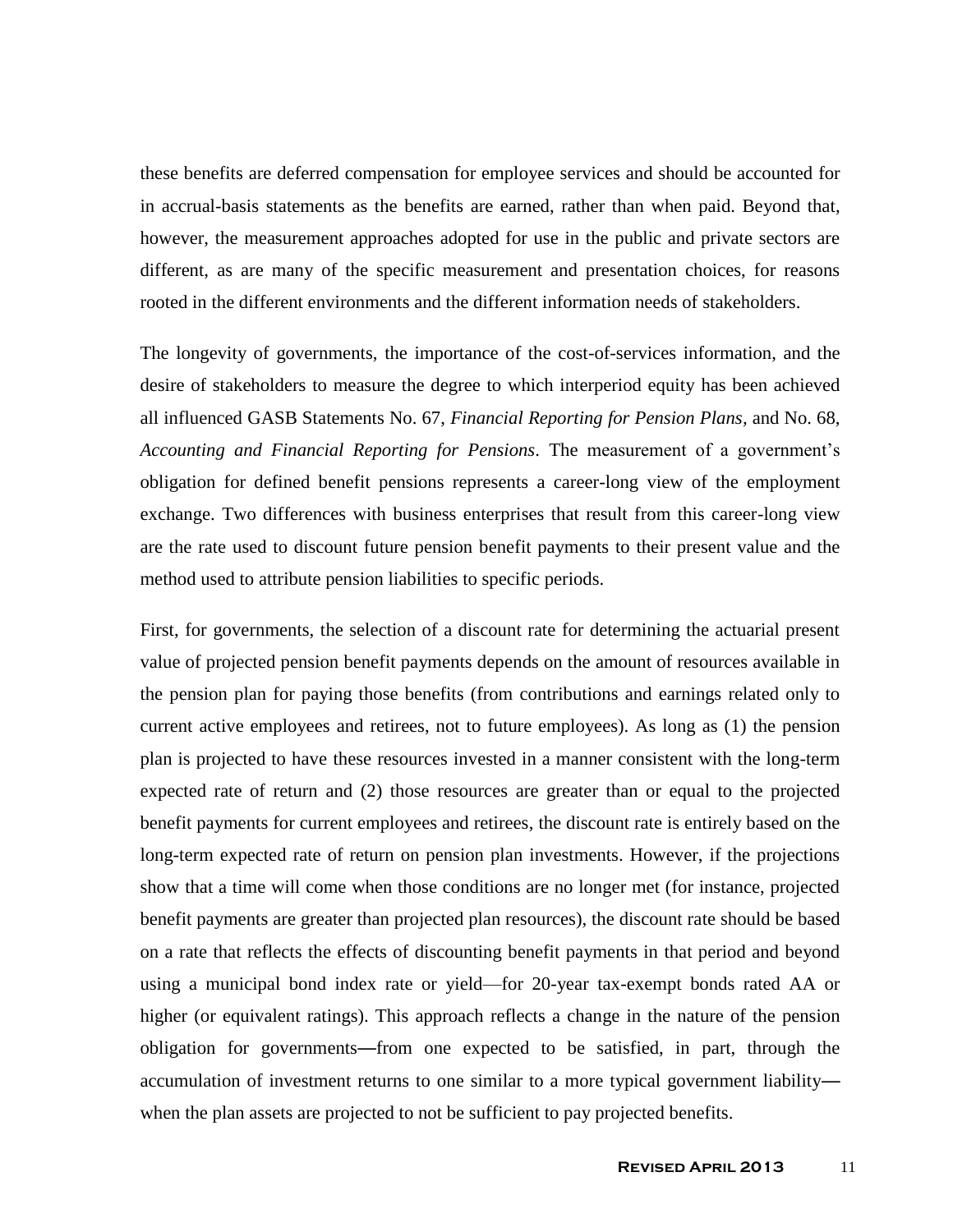Business enterprises are required to use a discount rate that reflects the rate at which pension benefits could be settled. In estimating that rate, FASB guidance allows businesses to look to available information about rates implicit in current prices of annuity contracts that could be used to settle the obligation or rates of return on high-quality fixed-income investments currently available and expected to be available during the period to maturity of the pension benefits.

Second, the effects of government employment exchange transactions on pension obligations is represented in a level manner as a percentage of projected pay over the entire projected career of the employee. In contrast, the accrual of a pension obligation for business enterprises reflects a pattern based primarily on the benefit formula as it relates to the assignment of benefits to each unit of service credit.

Additional differences in accounting and financial reporting standards that reflect differences in user needs are seen, for example, in (1) the financial reporting model, (2) the definition of the reporting entity, (3) service-oriented infrastructure assets, (4) grants and gifts, and (5) debt refundings. Additional information about these accounting differences is included in Appendix B.

## **Why Is There an Ongoing Need to Set Additional Governmental Accounting and Financial Reporting Standards?**

The environment in which governments operate fuels the need for new standards-setting projects. These governments are a significant component of the United States economy, generating 16.5 percent of gross domestic product, employing 11.7 percent of the nation's workforce, and incurring over \$2.9 trillion in debt  $6.$  As with other components of the economy, the activities and transactions of governments continue to change and often increase in complexity. For example, some governments have issued bonds secured with proceeds from a master settlement agreement with the major tobacco companies. These transactions often

 $\overline{a}$ 

<sup>6</sup> According to the data available in Table L.211 on [http://www.federalreserve.gov/Releases/Z1/Current/z1.pdf](http://www.federalreserve.gov/Releases/Z1/Current/z1.pdf%20viewed%20on%20February%2026) [viewed on February 26,](http://www.federalreserve.gov/Releases/Z1/Current/z1.pdf%20viewed%20on%20February%2026) 2013.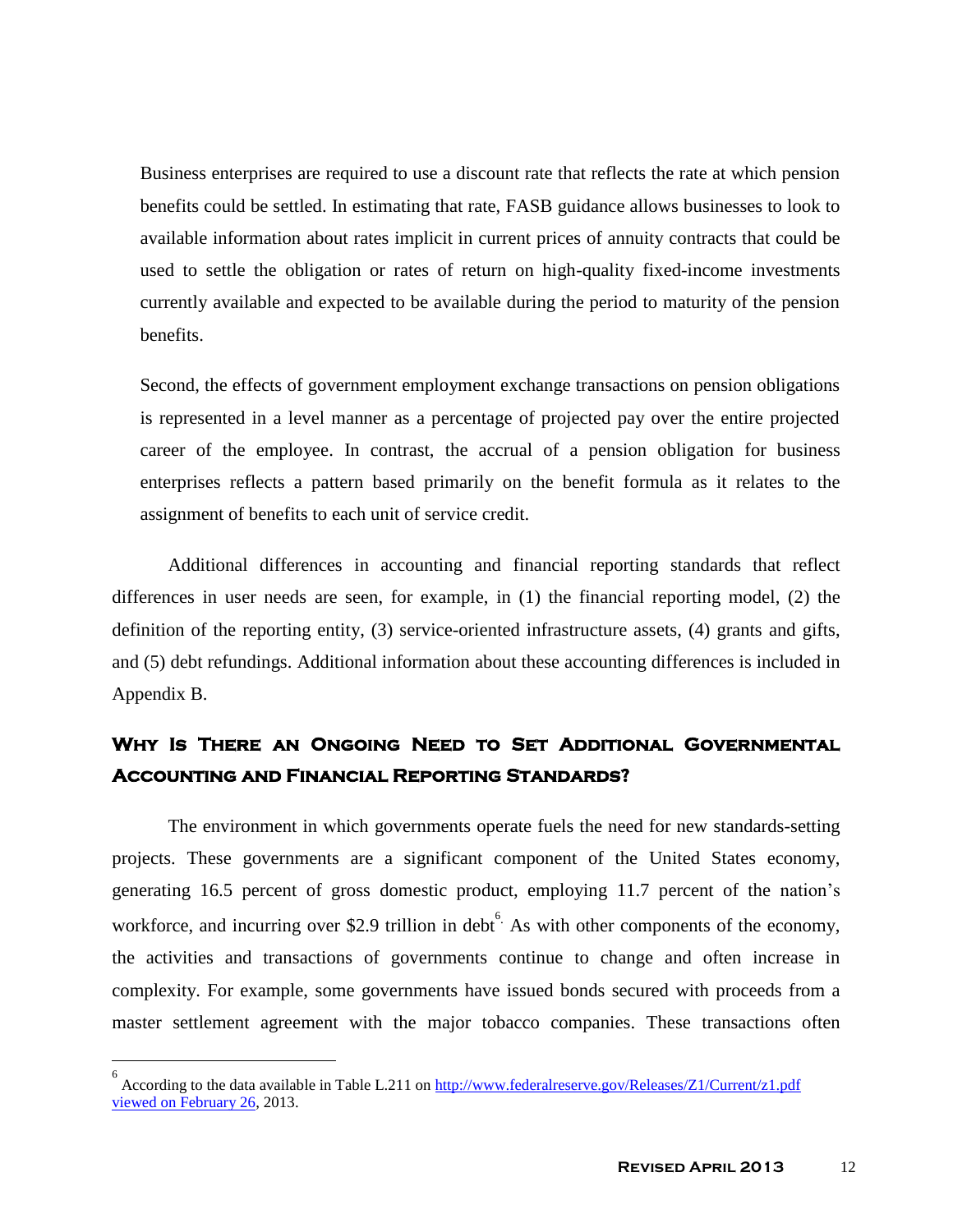involved new and complex legal structures. The GASB issued Technical Bulletin No. 2004-1, *Tobacco Settlement Recognition and Financial Reporting Entity Issues*, to address accounting for these transactions. As governments have expanded their activities in selling and pledging other types of receivables and future revenues, the GASB determined that additional and broader standards were necessary and issued Statement No. 48, *Sales and Pledges of Receivables and Future Revenues and Intra-Entity Transfers of Assets and Future Revenues*. Finally, as governments have increasingly entered into service concession arrangements (a type of publicprivate partnership), the GASB determined that additional guidance was necessary to enhance the consistency and comparability in reporting these types of arrangements and issued Statement No. 60, *Accounting and Financial Reporting for Service Concession Arrangements.* Given the emergence of new government transactions, increasing complexity of existing government transactions, financial innovations, and changes within the governmental environment, such as with growing interdependencies among different levels of government, new standards-setting projects likely will continue to arise.

### **Conclusion**

Governments are fundamentally different from business enterprises. As a result, separate accounting and financial reporting standards for governments are essential to meet the specific needs of the users of governmental financial reports. The standards for governments need to reflect their unique environment, including different organizational purposes and special legal powers, and to effectively address public accountability issues inherent to governments.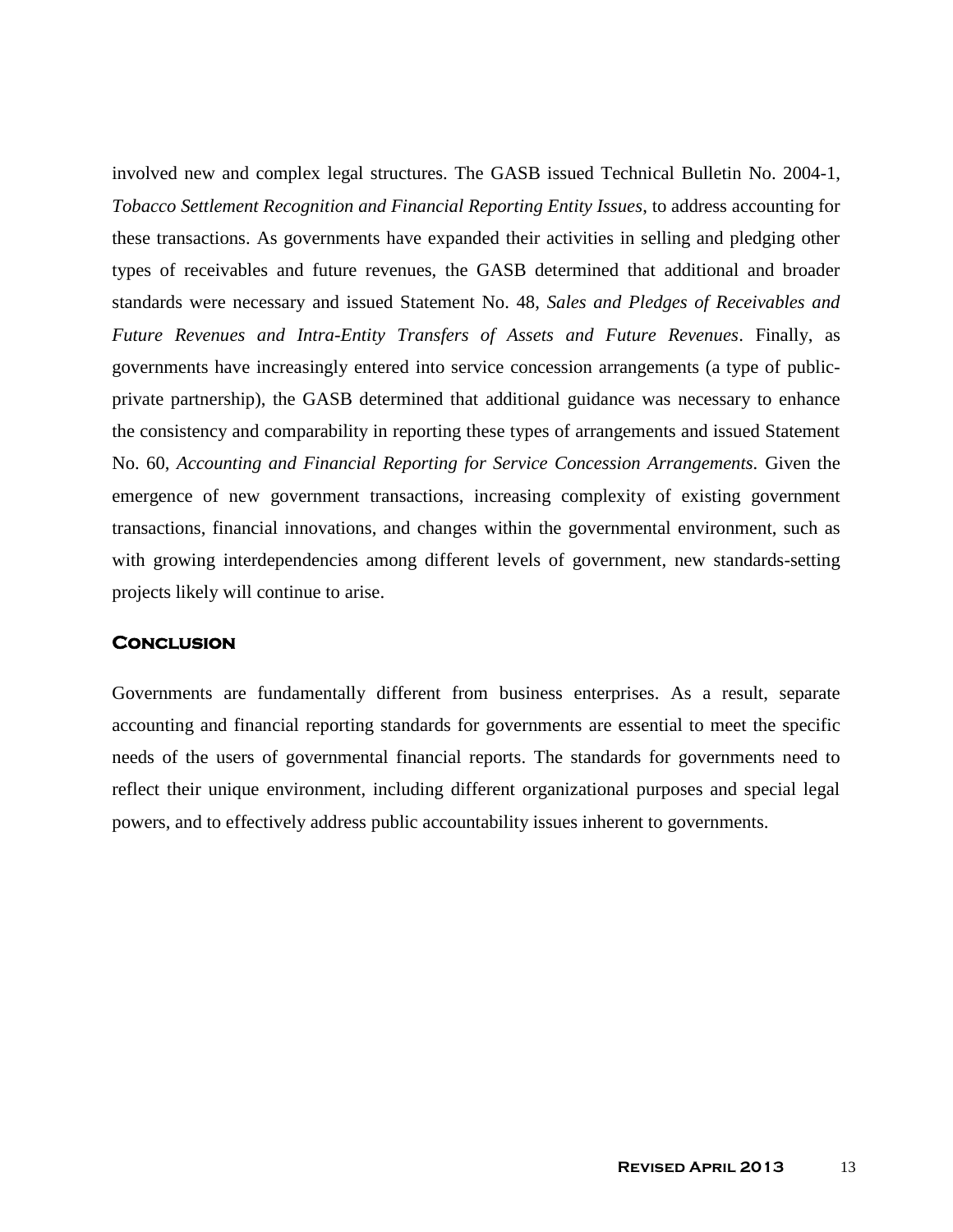### **Appendix A**

# **DISTINGUISHING CHARACTERISTICS OF THE GOVERNMENTAL ENVIRONMENT**

### **Organizational Purposes**

As stated in GASB Concepts Statement 2 (paragraph 48), the principal purpose of governments is to provide services that enhance or maintain the well-being of their citizens. Government services, such as establishing and maintaining the legal system, and providing public safety, education, social services, and transportation services, are necessary for enhancing or maintaining the well-being of citizens. However, those services generally would not be provided by the private sector at the quantity, quality, and price considered appropriate by public policy. The private sector, which focuses primarily on generating a financial return on investment, could not make a profit by providing most of these services, in an equitable manner, to the citizenry. The purpose of government is not to generate a financial return on investment but, rather, to provide public services and goods as determined through the political process in an effective and efficient manner. As discussed below, even when governments provide the same type of services as a business enterprise, such as hospital services, the government does not do so with the intention of earning a profit.

Other circumstances that governments are expected to address are when the cost of a service or good is not exclusively borne by the producer or recipient of the service or when the benefit of a service or good is not exclusively enjoyed by the purchaser or recipient of the service or good. For example, emission of pollutants is a cost that often is borne by society as a whole rather than the individual or business generating the pollutants. Business enterprises that create pollution may appear to be more efficient and may be more competitive because certain costs are passed on to citizens. An example of a service with a benefit that is not exclusively enjoyed by the purchaser or recipient of the service is vaccination against communicable disease. Vaccination benefits not only the individual vaccinated but also any individuals who might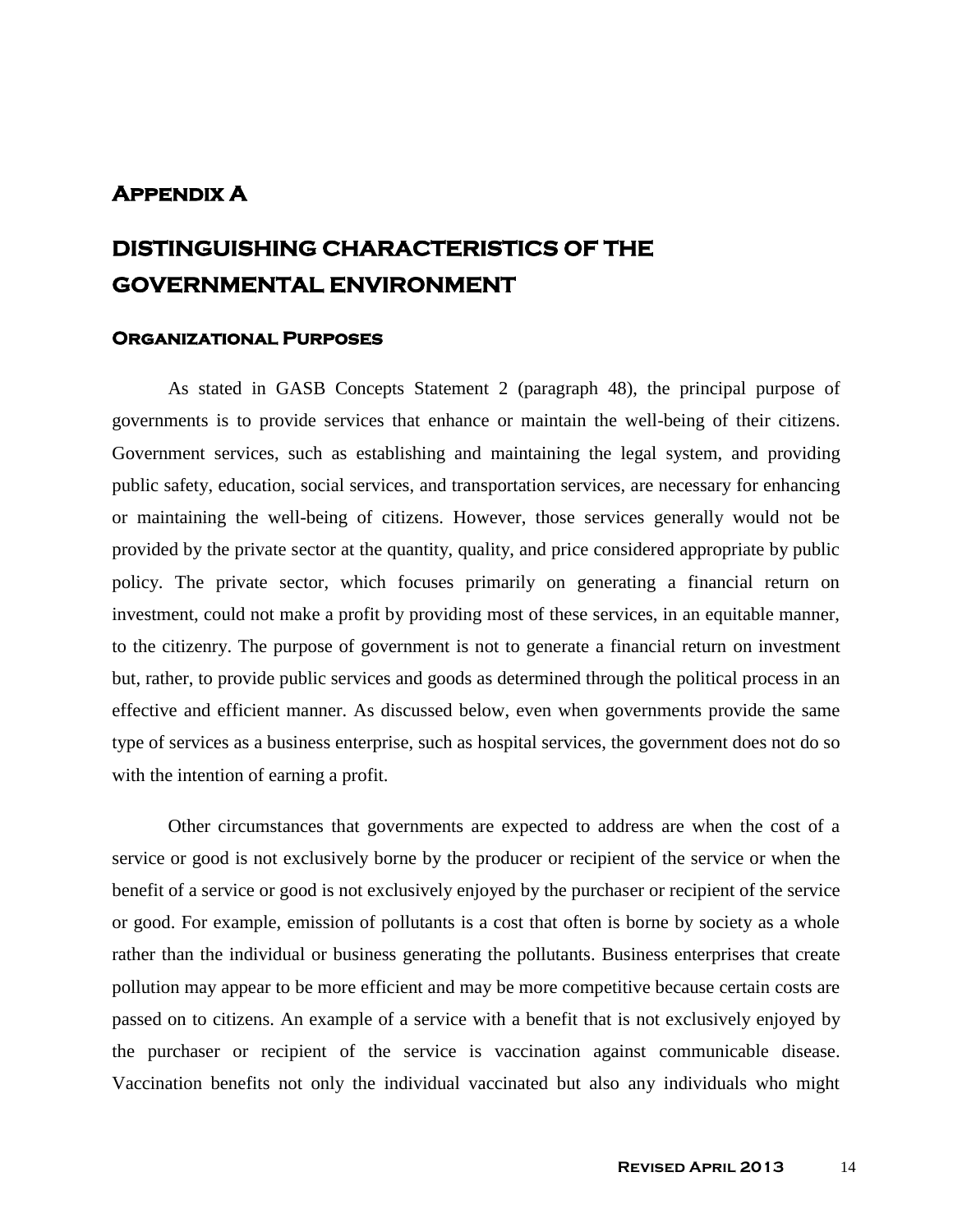otherwise have contracted the disease through contact with the vaccinated individual. The role of government regarding such circumstances may be to provide the service or good or to regulate it.

The prevalence of public services and goods in government, and of viewing the benefits and costs of those services and goods from a societal perspective, results in a somewhat different approach to measurement in governmental financial reports.

#### **Sources of Revenue**

 $\overline{a}$ 

Governments often receive substantial revenues from nonexchange transactions (for example, taxes and grants), also referred to as nonreciprocal transactions in some accounting literature. Nonexchange transactions are different from exchange transactions, such as sales revenue and debt or equity financing. In a nonexchange transaction, a government either receives value from another party without directly giving equal value in exchange or gives value to another without receiving equal value in exchange.

Taxpayers are involuntary resource providers; they cannot legally choose whether to pay taxes, even if they do not receive or take advantage of all services provided. The amount of taxes paid by an individual generally depends on factors such as the value of property owned or income earned and seldom bears a direct relationship to the cost or value of the services received by that individual from the government.

Both business enterprises and governments borrow funds to finance their operations and capital improvements. Creditors, whether of governments or of business enterprises, have a similar focus in using financial reports—evaluating the cash flows of an organization to assess the ability of the organization to meet its obligations on a timely basis. However, how those cash flows are generated is quite different. GASB Concepts Statement 1 describes the needs of creditors in paragraph 35:

Investors and creditors<sup>[7]</sup> need information about available and likely future financial resources, actual and contingent liabilities, and the overall debt position

<sup>[</sup> 7 Note that the GASB defined *investors and creditors* in paragraph 30 to be those who lend or who participate in the lending process. *Investors* is not used to mean equity owners.]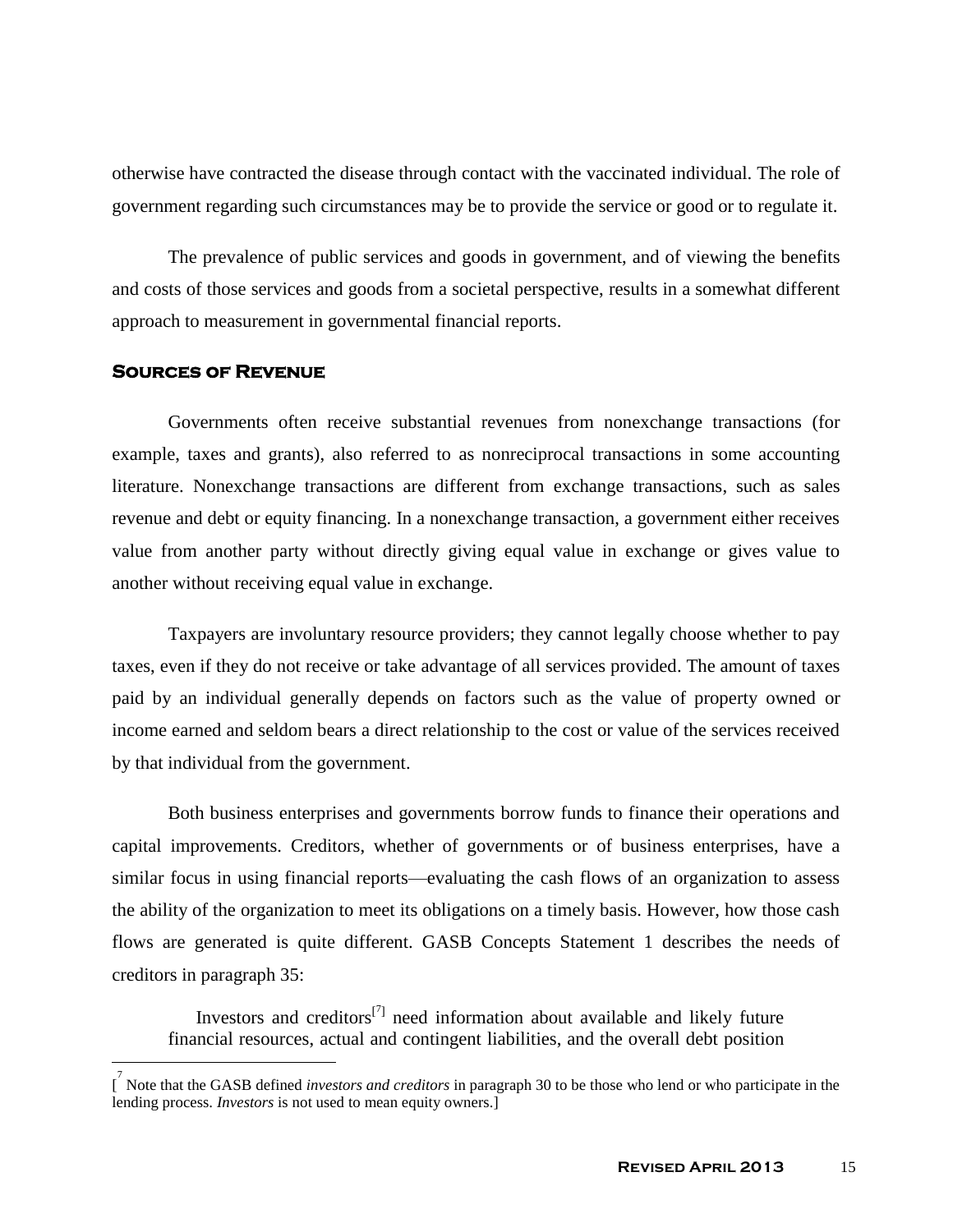of a government to evaluate the government's ability to continue to provide resources for long-term debt service. They review operating results and cash flow data (both currently and over time) to look for trends that may indicate strengths and weaknesses in the ability of the government to repay debt. Trend analysis helps investors and creditors project future revenues and predict possible allocation of those revenues.

Government operations are not financed through equity ownership. Ownership interests in business enterprises may be bought and sold, but this is not so in government. Therefore, governments have no compelling reason to frame or orient financial statements in a way that is primarily focused on facilitating decisions of an equity market or of equity investors, which typically use financial reporting to assess the value of their ownership interest and whether that value is increasing or decreasing.

### **Potential for Longevity**

 $\overline{a}$ 

Governments typically have greater longevity than business enterprises. For example, some governments trace their origins to the original thirteen colonies. As a result of a combination of factors, including the power to tax, the nature of and need for the services provided, and a lack of market competition, governments rarely liquidate. From time to time, governments may combine through a merger or acquisition, but basic services will continue to be provided. Provisions for municipal bankruptcy are found in Chapter 9 of the federal bankruptcy code, which provides for reorganization of municipalities, but not for their liquidation. Additionally, the provisions of Chapter 9 can be invoked only at the discretion of qualifying municipalities, not by creditors. Historically, the number of municipal bankruptcy filings has been approximately  $0.001$  percent of the number of business bankruptcy filings.<sup>8</sup> Because governments often have the power to tax—a right in perpetuity to impose charges on persons or property—they have the ability to continue operating in perpetuity. In contrast, business enterprises are at risk of going out of business because they are dependent upon marketdetermined demand for their goods and services to generate revenues. If they cannot produce

<sup>8</sup> According to data available on [http://www.uscourts.gov/bnkrpctystats/bankruptcystats.htm ,](http://www.uscourts.gov/bnkrpctystats/bankruptcystats.htm%20viewed%20on%20September 15) viewed on January 11, 2013, 204 local governments filed under chapter 9 during the period 1990 through 2011, whereas 19,703,365 businesses filed under either chapter 7 or 11 during the same period.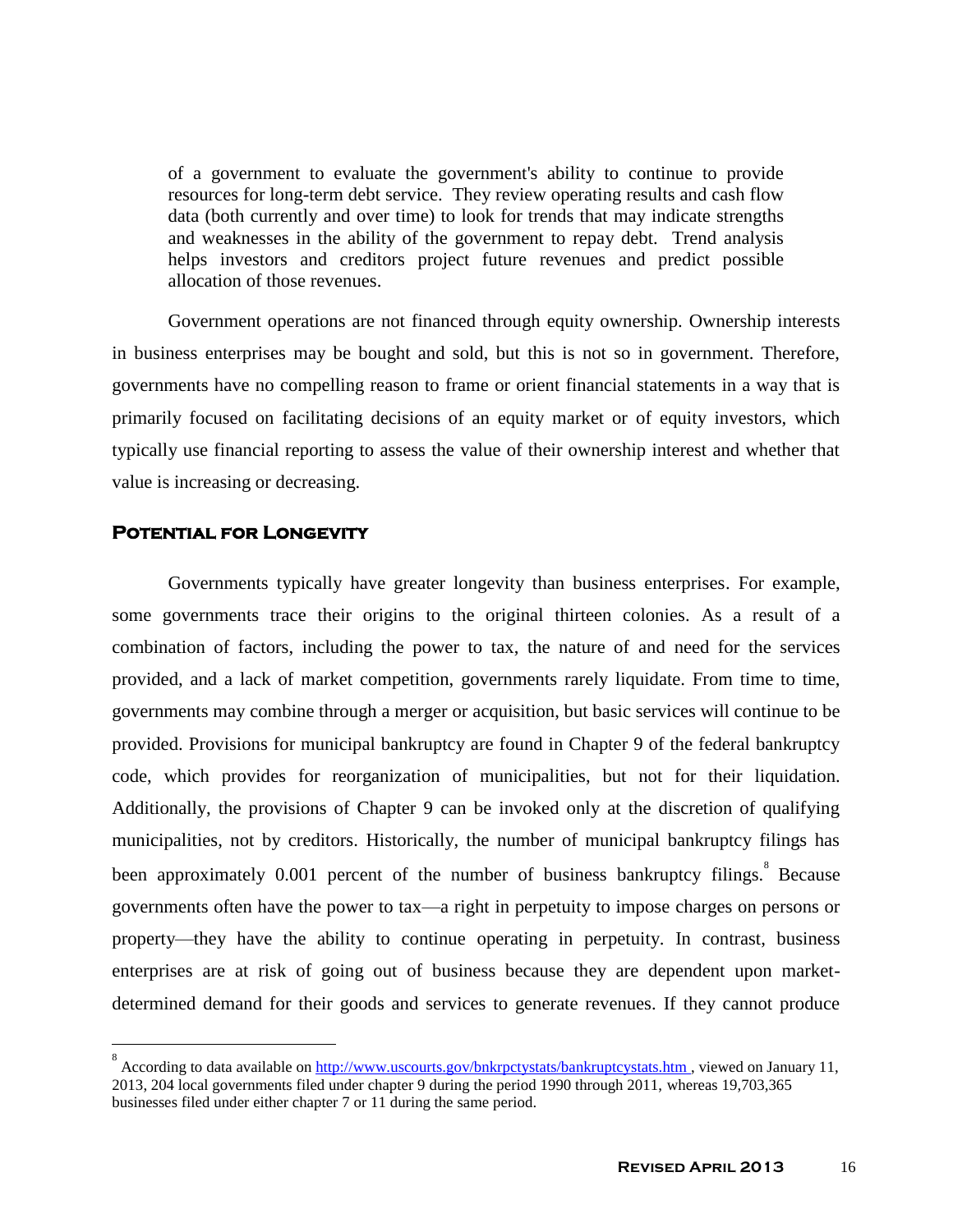products or services efficiently and at a cost less than the price the market will pay for the product or service, they will lose money and eventually leave that market or go out of business. They also may go out of existence if they are acquired by another entity. The relative longevity of governments is reflected in the long-term view applied in governmental financial reporting.

#### **Relationship with Stakeholders**

Governments in the United States employ the principles of representative democracy. The power of citizens to participate in most decision making regarding the operations of their government is delegated to public officials through the election process. Accompanying this delegation of power is a system of separation of powers among the executive, legislative, and judicial branches of government—a system intended to provide "checks and balances" over the potential abuse of power by the citizens' representatives. Governments can be viewed as being "owned" by the public similar to how business enterprises are owned by their shareholders. However, the public's "ownership" is on an involuntary basis through paying taxes and receiving certain services from their government as determined collectively through elections or decisions of elected representatives. Shareholders voluntarily choose to invest in a business enterprise and do not demand services from the business enterprise; rather, they demand a financial return on their investment. Shareholders typically can easily end their relationship with any individual business enterprise by selling their shares. In contrast, citizens typically can end their relationship with any particular government only by moving to another jurisdiction.

Although the shareholders of a business enterprise place high importance on and are concerned with the value of their ownership interest, the public as owners of a government do not share that same concern. Because revenues raised through governments' power to tax are expected to be used to advance the public interest, the public is entitled to hold governments to a degree of accountability that is broader than for business enterprises. The notion of accountability permeates the GASB's conceptual framework and its individual standards. GASB Concepts Statement 1 states that accountability is the cornerstone of all financial reporting in a representative democracy and that government must answer to its citizens to justify its raising of public resources and the purposes for which the resources are used (paragraph 56). GASB Concepts Statement 1, paragraph 56, further states: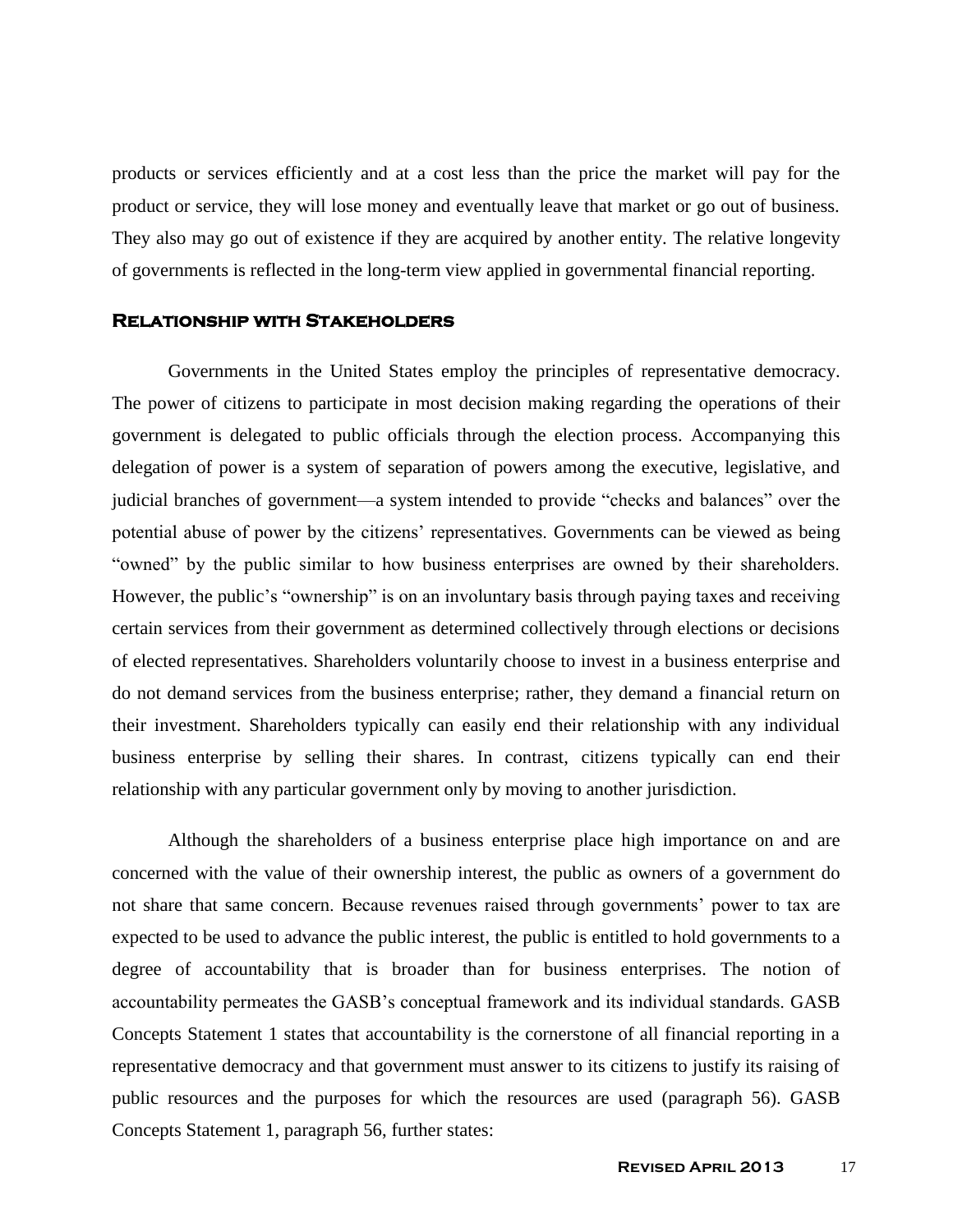Governmental accountability is based on the belief that the citizenry has a "right to know," a right to receive openly declared facts that may lead to public debate by the citizens and their elected representatives. Financial reporting plays a major role in fulfilling government's duty to be publicly accountable in a democratic society.

The concept of interperiod equity is inextricably linked with accountability in government. Interperiod equity measures whether current-year revenues were sufficient to pay for the services provided that year, thereby avoiding shifting a burden to future taxpayers for services previously provided. GASB Concepts Statement 2, paragraph 20, provides insight into the breadth and complexity of the concept of accountability by describing several aspects of accountability:

Governmental accountability can be viewed from several perspectives. For example, from an accounting perspective, in 1970 the American Accounting Association's (AAA) Committee on Concepts of Accounting Applicable to the Public Sector divided what entities are accountable for into four parts:

- a. Financial resources.
- b. Faithful compliance or adherence to legal requirements and administrative policies.
- c. Efficiency and economy in operations.
- d. The results of government programs and activities, as reflected in accomplishments, benefits, and effectiveness.

Demonstrating accountability necessarily takes many forms. For example, financial reporting should provide information regarding government's stewardship responsibilities, in addition to information about interperiod equity. Stewardship responsibilities are reflected in fund reporting and in budgetary reporting, which are addressed subsequently. A budget does not demonstrate interperiod equity in that, for example, it is possible to have a balanced budget that meets legal requirements, yet employs deficit financing or deferred maintenance, which would not promote interperiod equity. However, the budget serves the crucial role of documenting short-term financial plans. Furthermore, additional types of reporting to assess the performance of government programs and activities also are needed.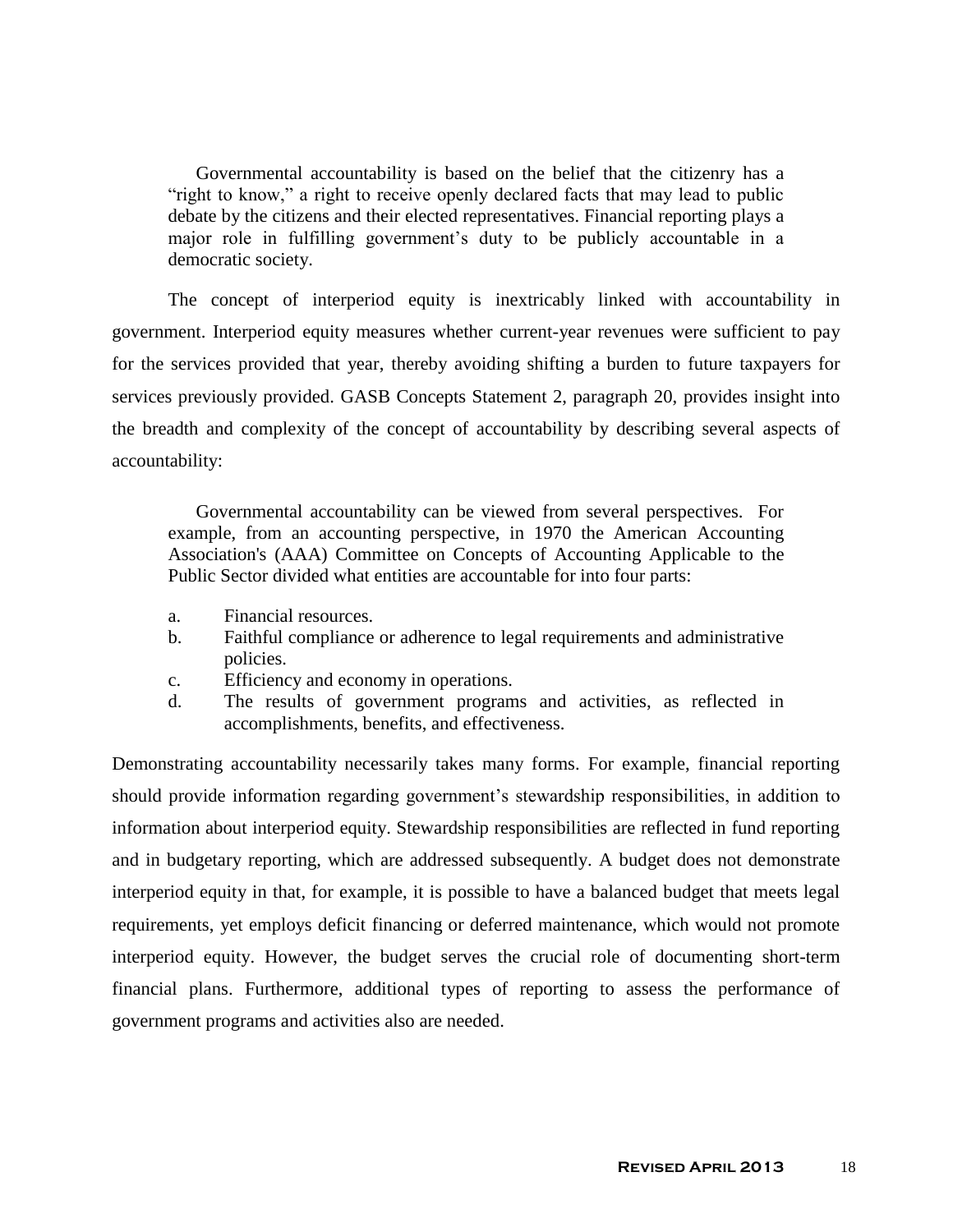Accounting and financial reporting standards for business enterprises do not emphasize accountability to the same extent. Reflective of the commercial environment, the FASB has determined that financial reporting for business enterprises primarily has an investor and creditor focus, as indicated in FASB Concepts Statement No. 8, *Conceptual Framework for Financial Reporting,* Chapter 1, "*The Objective of General Purpose Financial Reporting"*:

The objective of general purpose financial reporting is to provide financial information about the reporting entity that is useful to existing and potential investors, lenders, and other creditors in making decisions about providing resources to the entity. Those decisions involve buying, selling, or holding equity and debt instruments and providing or settling loans and other forms of credit. [paragraph 2]

### **Role of the Budget**

 $\overline{a}$ 

Instead of market forces, which exert a level of control over the operations in business enterprises, the budget is the principal source of control over operations in government. The budget generally is a legal document that authorizes the government to utilize its resources to conduct operations, pay financial obligations, and provide services. In contrast with budgets of business enterprises, which are internal, proprietary documents, budgets of governments are public documents that express public policy priorities and financial intent. In the U.S. system of government, based on checks and balances among the three branches of government, the budget is uniquely important because it is the practical means used by the legislative branch to set limits on the power of the executive branch. The citizenry often has an opportunity to provide input into the formation of the budget by commenting on an openly publicized proposed budget or, in some jurisdictions, voting on a proposed budget. Citizens and their elected representatives have the right to know whether the government actually used funds and resources in accordance with

<sup>&</sup>lt;sup>9</sup> Undeniably, the Sarbanes-Oxley Act has increased the requirements of public business enterprises to focus on stewardship and to be more accountable, in a general sense, to their shareholders. For example, officers of public business enterprises are required to make certifications with respect to their business enterprise's financial reports prepared in conformity with Generally Accepted Accounting Principles (GAAP) and their internal control structure, and may suffer substantial penalties for noncompliance. This provides an important incentive for adherence to existing GAAP but does not impose additional financial reporting requirements.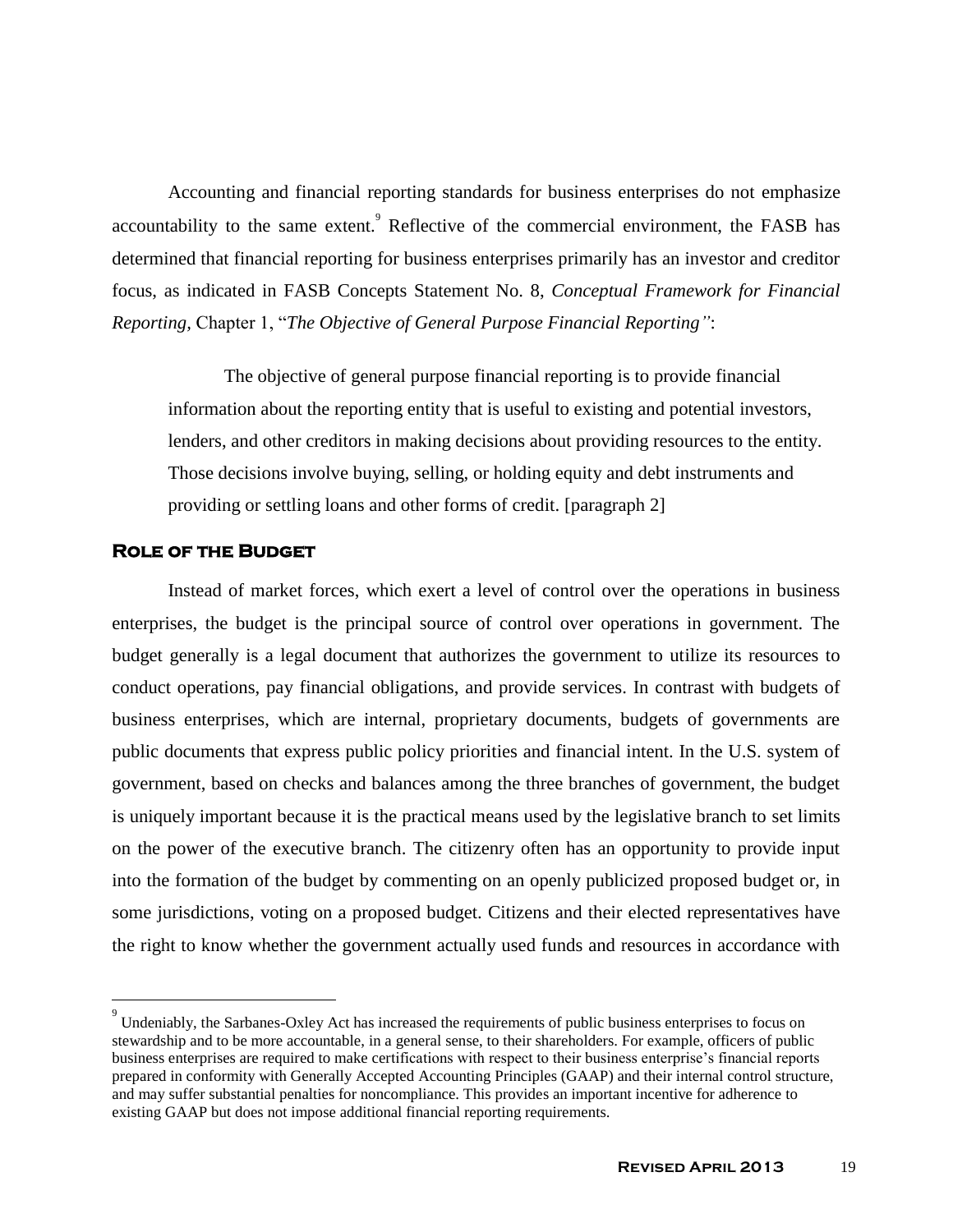the approved budget. Demonstrating accountability for compliance with budget authority is a distinguishing objective of governmental financial reporting.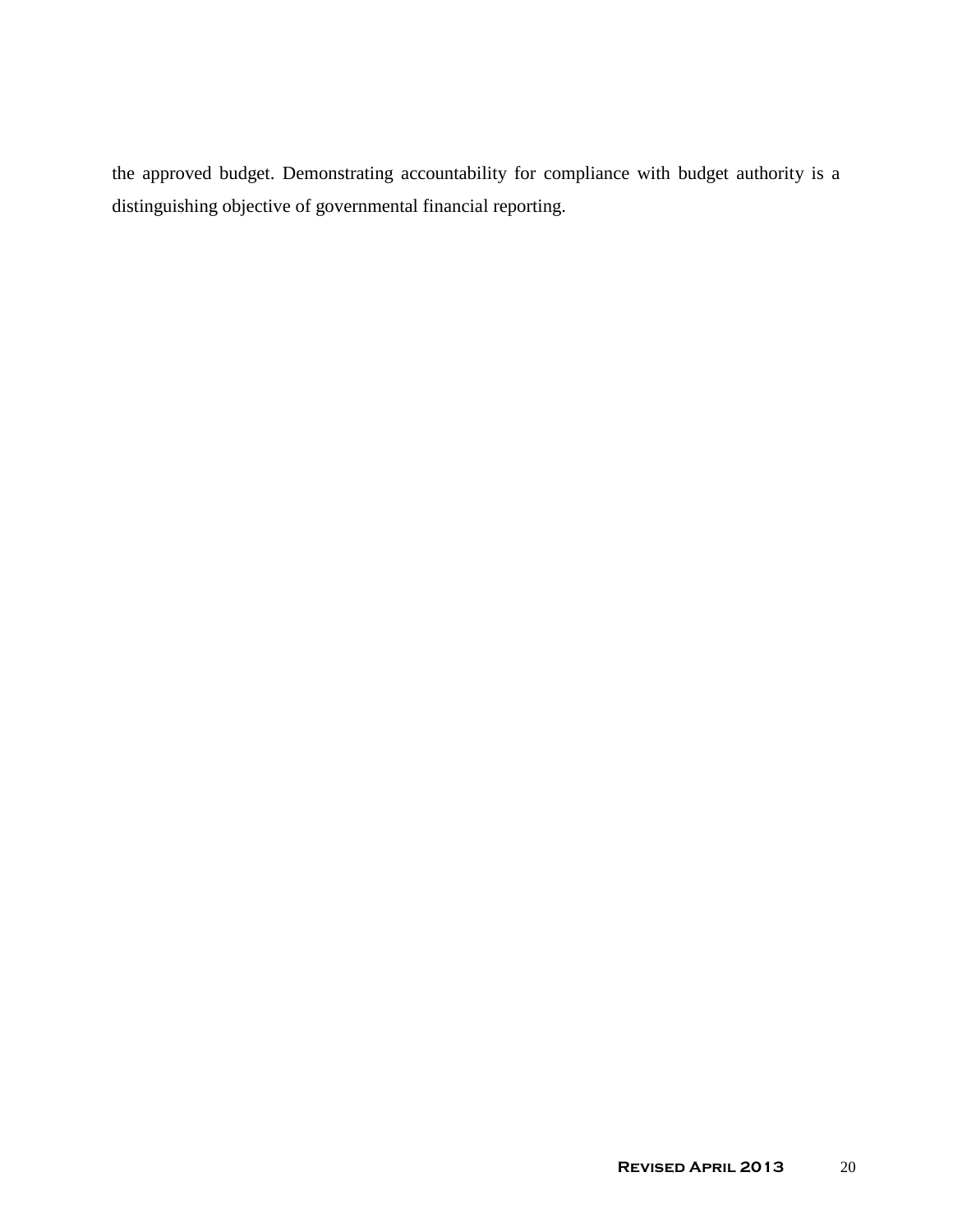### **Appendix B**

# **ADDITIONAL EXAMPLES OF HOW GOVERNMENTAL ACCOUNTING DIFFERS FROM BUSINESS ENTERPRISE ACCOUNTING**

The unique characteristics of government affect the substance and form of information communicated through external governmental financial reports. The driving force for governmental financial reporting is accountability—accountability to citizens and taxpayers, legislative and oversight bodies, and holders or potential holders of government debt. Each of these stakeholders seeks information that he or she expects to derive from a government's financial report. For example, when deciding where to live and how to vote, citizens may wish to compare their local government with other governments to assess the range of services provided and the cost of those services. Business owners may wish to compare the costs imposed by local governments and the services provided in competing jurisdictions when assessing where to locate a new business or relocate an existing business because it may affect their overall cost of conducting business. Legislative and governmental oversight bodies may wish to gain insight into how efficiently a government is using its resources and whether a government is complying with budgetary and contractual provisions. Holders or potential holders of governmental debt may wish to determine whether a government is able to repay its debt in both the short and the long term. Governmental financial reports provide all this information and more.

The following discussion reviews selected governmental accounting and financial reporting standards, highlights how standards address some of the distinguishing characteristics of government, and identifies how the information provided in the standards benefits users of governmental financial reports. Appendix C includes a brief history of governmental accounting and financial reporting standards setting, which highlights the evolution of governmental accounting and financial reporting.

**THE FINANCIAL REPORTING MODEL.** The financial reporting model for governments has many unique features, including: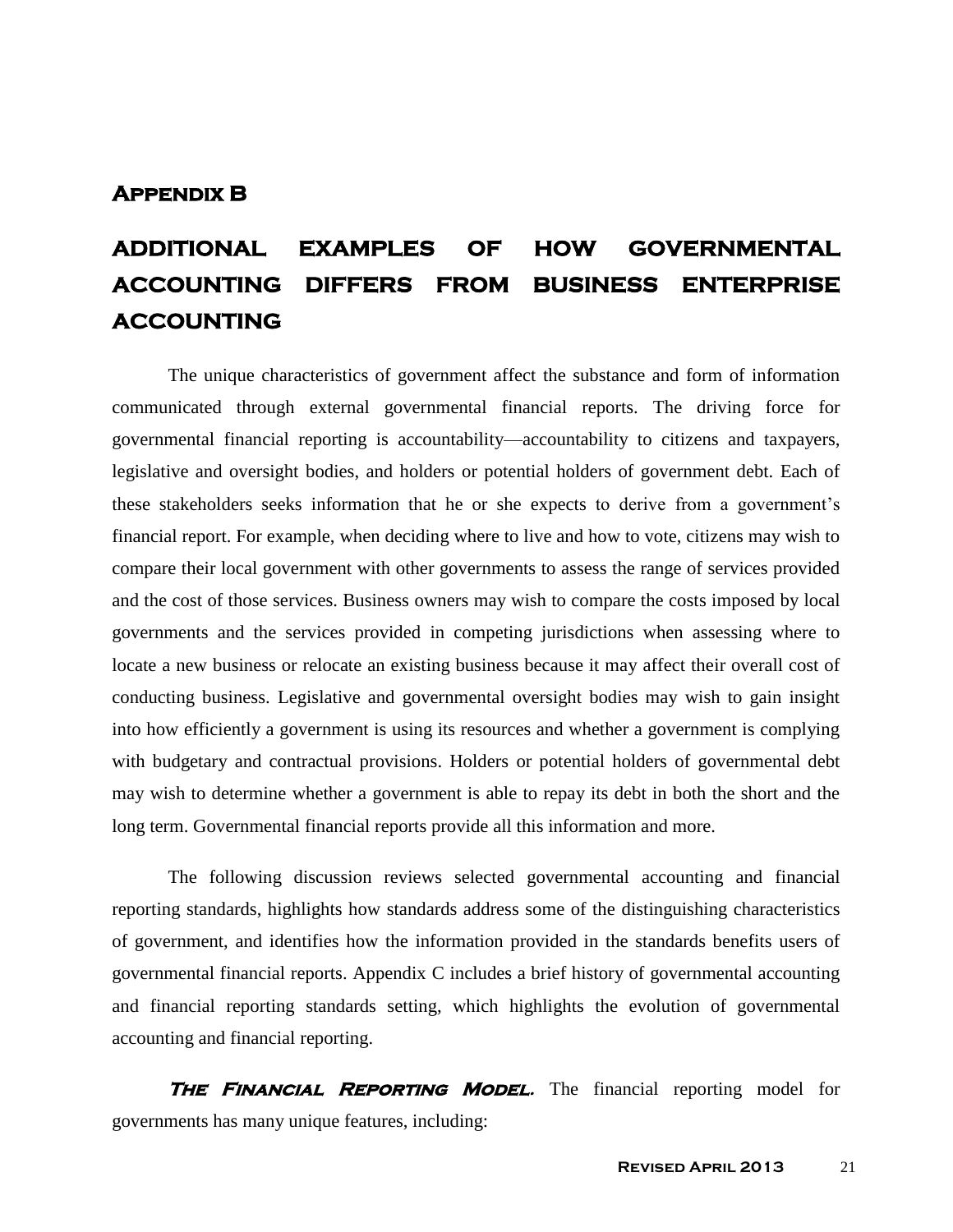*Contents of Basic Financial Statements*. A government's basic financial statements present information about fiscal and **operational accountability**. The financial statements of governments present operational accountability information in the form of statements of financial position, changes in financial position, and cash flows. In addition, fiscal accountability is demonstrated by governmental fund financial statements, as described in the main body of this paper.

Operational accountability goes beyond fiscal accountability by examining management decisions from a long-term perspective rather than the short-term focus inherent to fiscal accountability. Instead of focusing on whether sufficient resources exist to *pay* for services provided during a period, operational accountability considers whether sufficient resources exist to cover the *cost* of providing services in the long term, and it is measured using the **economic resource flows measurement focus**. Operational accountability is demonstrated when governments issue accrual-based financial statements for the entire government. GASB Statement 34 requires reporting on operational accountability for all activities, including governmental activities, in consolidated government-wide statements.

*Statement of Net Position*. The statement of net position reports a government's assets, deferred outflows of resources, liabilities, deferred inflows of resources, and net position, which is the residual of assets and deferred outflows of resources and liabilities and deferred inflows of resources. In contrast, a business enterprise's balance sheet reports assets, liabilities, and equity or partners' capital, which is the residual interest in the assets of an entity that remains after deducting its liabilities. Deferred inflows of resources and deferred outflows of resources relate to a future reporting period and are therefore not yet recognizable as revenues or expenses; however, they do not meet the definitions of, and therefore cannot be recognized as, assets and liabilities. GASB Statements No. 53, *Accounting and Financial Reporting for Derivative Instruments*, No. 60, *Accounting and Financial Reporting for Service Concession Arrangements*, No. 65, *Items Previously Reported as Assets and Liabilities*, No. 68, and No. 69, *Government Combinations and Disposals of Government Operations,* specifically provide guidance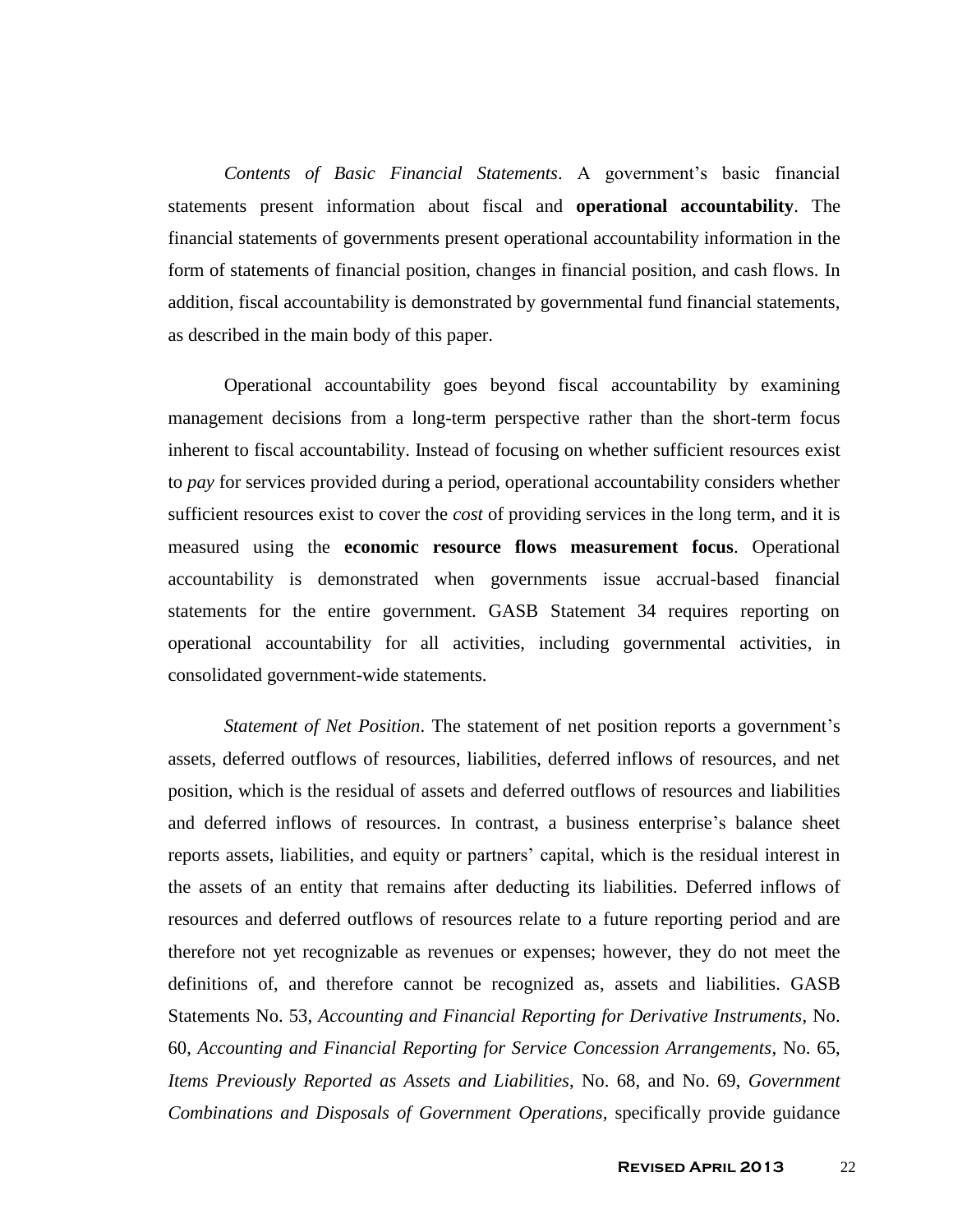for the recognition and measurement of deferred inflows of resources and deferred outflows of resources.

*Statement of Activities.* Unlike an income statement of a business enterprise, the statement of activities focuses on the cost of services provided by function or program and the extent to which they either contribute to or draw from the general revenues of the government. The statement serves as the basis for beginning an analysis of management's performance, but for a more complete assessment of effectiveness and efficiency, additional performance measures would need to be considered.

*Budgetary Reporting.* GASB standards require governments to report budgetary comparisons, either as required supplementary information or as a basic financial statement. The involuntary nature of tax collection creates a responsibility on the part of the government to be accountable to stakeholders for the use of those taxes. The budget is the mechanism for documenting public policy choices and authorizing the allocation and use of these resources. Unlike business enterprises for which budgets are an internal planning tool, evidence of compliance with the legally adopted budget is necessary for publicly demonstrating accountability. GASB Statement 34 requires that governments present budgetary comparison schedules, including both the original and the revised budget, in the interest of accountability to those who are aware of, and perhaps made decisions based on, the original budget.

**REPORTING ENTITY ISSUES.** A fundamental decision regarding financial reporting is determining which entities should be presented together in the same financial report. Consolidations of business enterprises are generally based upon control obtained through acquisition of equity interests, a form of ownership and the financial benefits and burdens that accompany that ownership interest. The standard for determining the reporting entity for governments reflects a difference of the governmental environment—the lack of equity ownership. Consequently, control through equity ownership is not the starting point for the governmental reporting entity standard. Governmental combinations principally are based upon control over other governments through complex relationships of accountability, which is a broader concept than that of business enterprises. Therefore, the GASB issued Statement No. 14,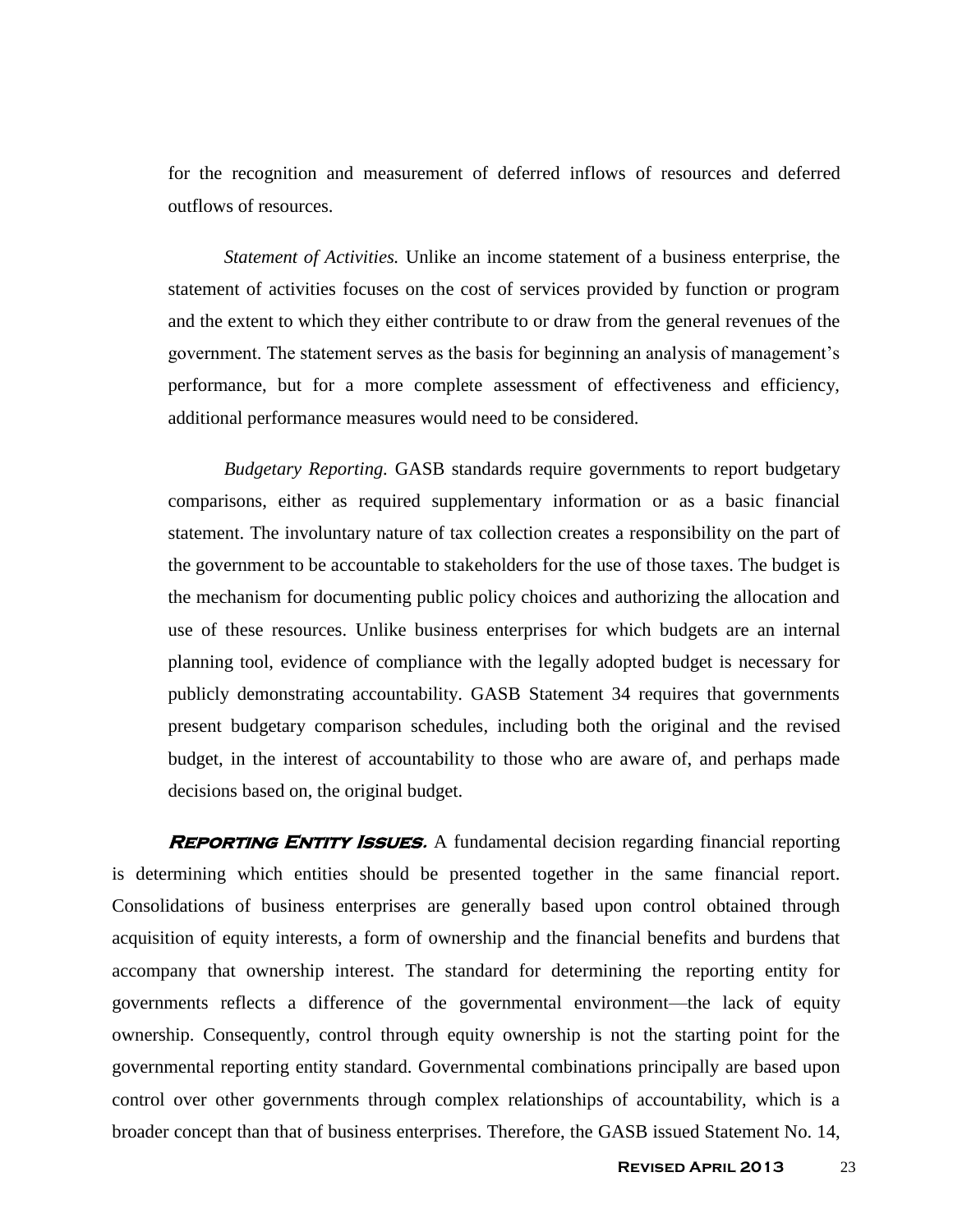*The Financial Reporting Entity,* subsequently amended by Statements No. 39, *Determining Whether Certain Organizations Are Component Units*, and No. 61, *The Financial Reporting Entity: Omnibus*, addressing these issues based upon the notion of accountability, which is described in paragraph 56 of GASB Concepts Statement 1 as the "cornerstone of all financial reporting in government."

**SERVICE-ORIENTED INFRASTRUCTURE ASSETS.** Governments provide some services through acquisition and maintenance of **infrastructure**, such as roads, bridges, and water systems. The accounting methods used for these assets reflect the long-lived nature of these assets and the perpetual existence of government. Although the GASB and the FASB apply the same basic historical cost/depreciation approach to reporting most capital assets being depreciated, the GASB allows an optional **modified approach** for accounting for infrastructure that recognizes a government's long-term commitment to provide service through maintenance and preservation of infrastructure at a specified condition level. The modified approach allows a government to recognize the amounts expended to maintain infrastructure assets in a specified condition as expense for cost of services instead of depreciating them. The disclosures associated with the use of the modified approach provide forward-looking data, including indicators of potential future demands on resources and information about deferred maintenance.

**GRANTS AND GIFTS.** As noted earlier, business enterprises only infrequently engage in nonexchange transactions, such as grants and gifts, (except as payer), and when they do so, the amounts involved generally are relatively insignificant to the business. However, for many governments, grants and gifts are a significant source of revenue, and GASB Statement No. 33, *Accounting and Financial Reporting for Nonexchange Transactions*, provides guidance in this area. For grants and gifts, characteristics such as time restrictions and eligibility requirements are critical to determining when a transaction should be recognized.

Governments often receive pass-through grants—grants and other financial assistance to transfer to or spend on behalf of a secondary recipient. GASB Statement No. 24, *Accounting and Financial Reporting for Certain Grants and Other Financial Assistance*, requires reporting all cash pass-through grants in a government's financial statements. They are recognized as revenues and expenditures or expenses unless the government acts strictly as a cash conduit.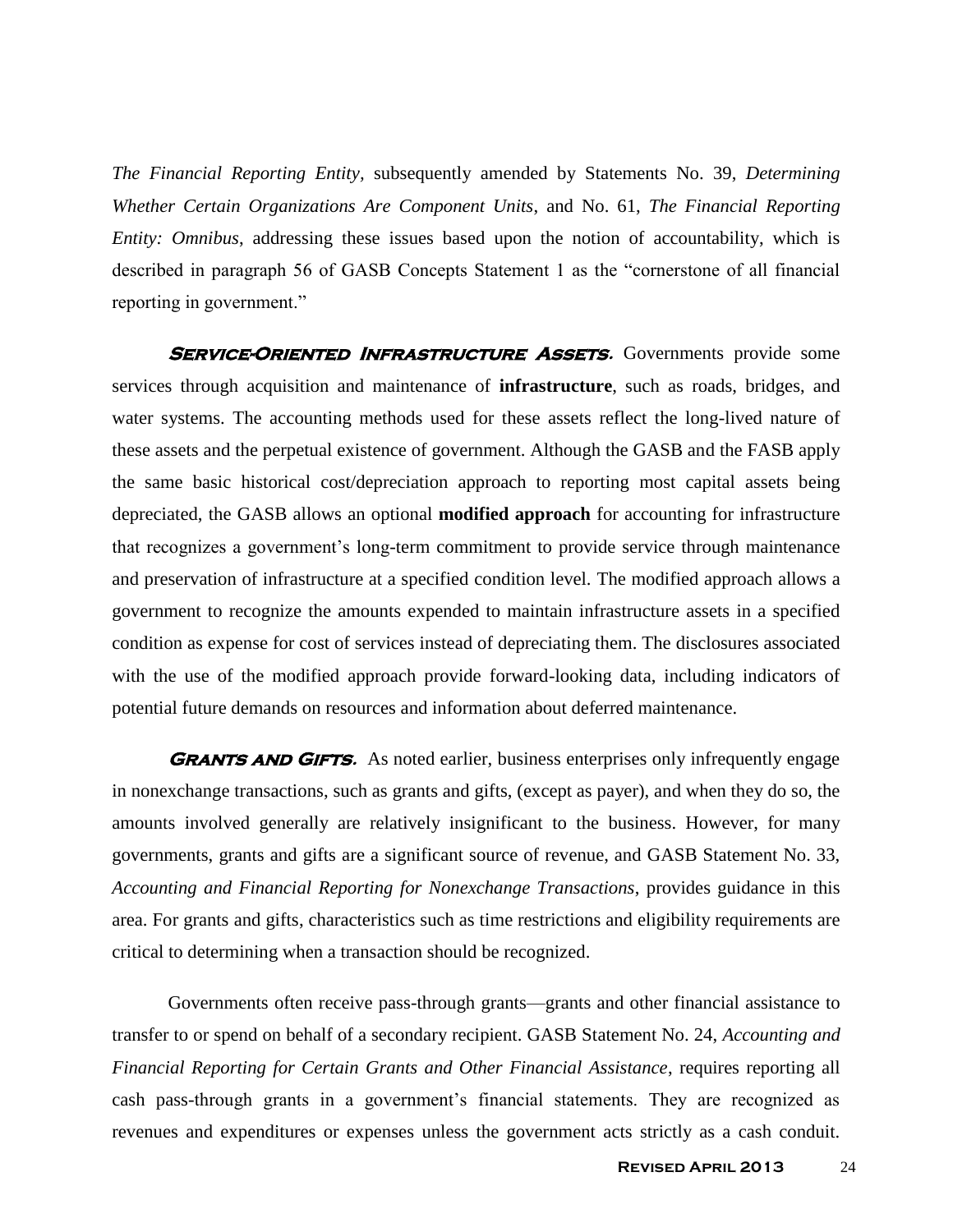(That is, the government only transmits the grantor-supplied money without having administrative or direct financial involvement.) This reporting requires governments to demonstrate accountability for resources for which the government is responsible. In contrast, business entities apply the guidance in FASB Statement No. 116, *Accounting for Contributions Received and Contributions Made*, which excludes reporting certain pass-through grants as revenues and expenses.

**DEBT REFUNDINGS.** Similar to pensions, both governments and business enterprises engage in refundings of debt—that is, the issuance of new debt whose proceeds are used to repay previously issued ("old") debt. The reason that both governments and business enterprises typically enter into refundings is to secure financial gains. In most refundings, a difference exists between the reacquisition price for the old debt and the net carrying amount of the old debt. These differences either are accounted for as accounting gains or losses immediately in the period of extinguishment or can be deferred and recognized as adjustments to interest expense over the shorter of the life of the old or new debt. When determining how these differences should be accounted for in a governmental environment, the decision was made that the differences should be deferred and recognized as adjustments to interest expense. Deferred recognition is consistent with the fact that government refundings generally are current or advance refundings, and rarely or never are funded through existing resources or equity issuance. This accounting also is consistent with the concept that the economic gain from the refunding generally is used to reduce the interest costs of future taxpayers and, consequently, should be reported as an adjustment to future interest expense. This was different from the then-applicable business enterprise accounting and financial reporting standards because it was believed that immediate recognition would produce operating results in the period the debt is refunded and in subsequent periods that were less decision-useful for users of governmental financial reports. The GASB was concerned then, as it was later when developing GASB Statement 34, that governmental financial reports present the most relevant measure of the cost of providing services for a period.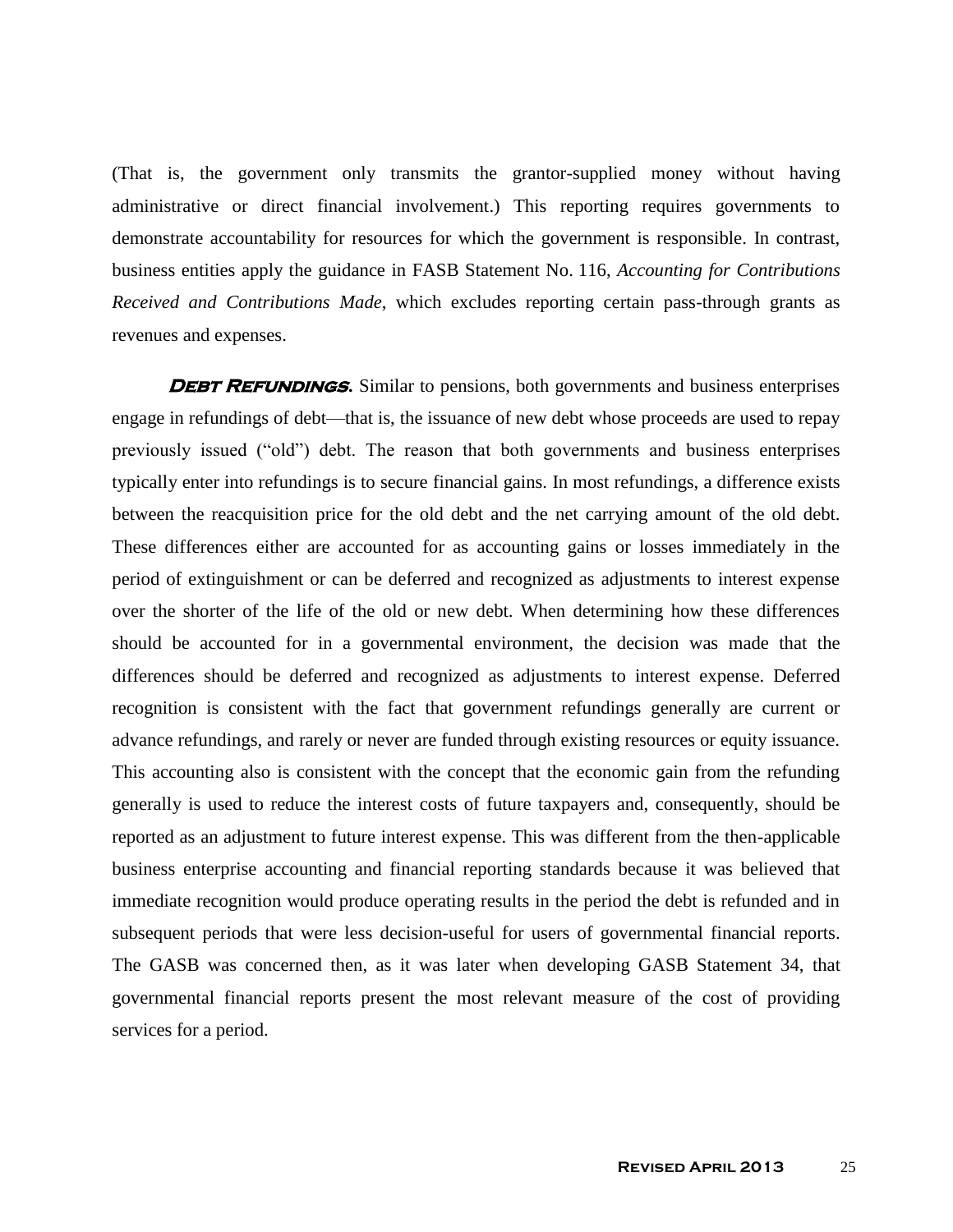### **Appendix C**

# **BRIEF HISTORY OF GOVERNMENTAL ACCOUNTING AND FINANCIAL REPORTING STANDARDS SETTING**

Systematic governmental financial reporting in the United States traces its beginnings to the last decade of the nineteenth century and early part of the twentieth century. At that time, the growth in the number and size of cities, coupled with corruption in municipalities, led to a demand for financial accountability.<sup>10</sup> Many of the features of modern-day governmental financial reporting can be seen in the *Handbook of Municipal Accounting* (1913) prepared by the Metz Fund and in the writings of Francis Oakey (whose book *Principles of Government Accounting and Reporting* [1921] was considered authoritative) and Lloyd Morey (whose popular textbook, *Introduction to Governmental Accounting*, was published in 1927). Oakey and Morey were concerned that the then "commercial accounting" was not entirely adequate for governments.

Morey identified the lack of a profit motive as one important factor that would affect financial reporting for governments; there was no need for governments to report on profit and loss. Oakey stated that cities financed their operations through taxes, miscellaneous revenue, and borrowing for the purpose of raising sufficient amounts to meet total anticipated expenditures, including capital items. He believed financial reporting should show a government's fund surplus (or balance) that represents the resources currently available for expenditure. Oakey and Morey advocated financial reporting using funds, which would allow readers to assess whether an executive officer of a city had properly discharged his or her duties in accordance with legal requirements. The writings of Oakey and Morey contributed to the formation of the National Committee on Municipal Accounting (NCMA), which began to promulgate standards in 1934.<sup>11</sup>

<sup>&</sup>lt;sup>10</sup><br>Frederick A. Cleveland, *Chapters on Municipal Administration and Accounting* (New York: Longmans, Green and Co., 1909).

<sup>&</sup>lt;sup>11</sup> James H. Potts, "An Analysis of the Evolution of Municipal Accounting to 1935 with Primary Emphasis on the Developments in the United States" (Ph.D. dissertation, University of Alabama, 1976). Marcel G. Hebert, "An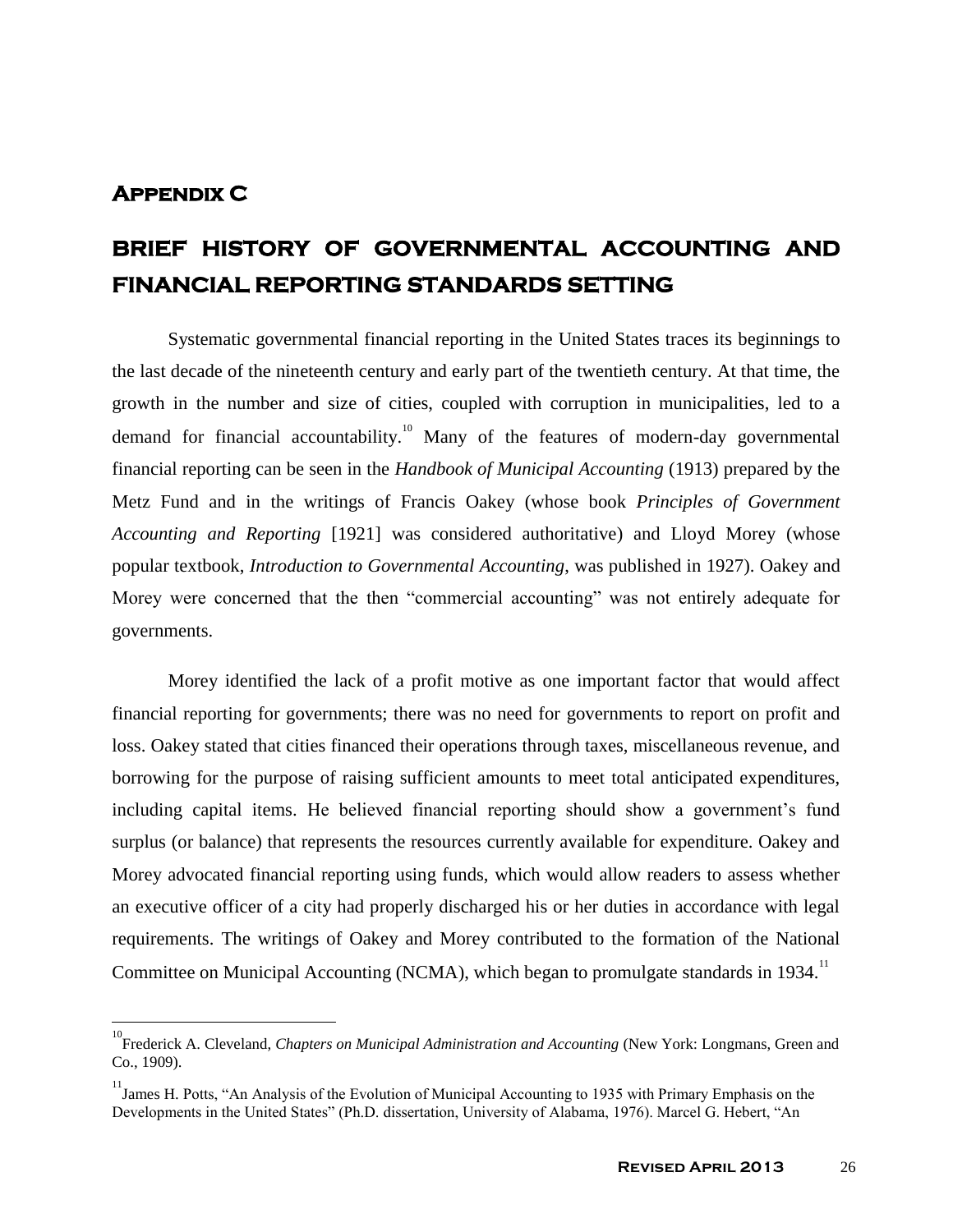To ensure that governmental accounting issues received appropriate attention, the NCMA was formed as an ad-hoc committee of the Municipal Finance Officers Association (MFOA). It and successor bodies formed under the MFOA formulated municipal accounting principles, developed common classification and terminology for municipal reports, and promulgated standards that reflect the unique or distinguishing characteristics of government. The NCMA believed that reporting budgetary information compared to actual information in financial statements was important to demonstrate compliance with legal provisions and to show proper administration of finances. Therefore, they recommended that governments present statements that would compare estimated revenues with actual revenues, and appropriations with expenditures and encumbrances.

Through the efforts of the NCMA and the National Committee on Governmental Accounting (NCGA), a successor committee of the MFOA, including publication of the authoritative guidance in the 1968 "blue book" titled *Governmental Accounting, Auditing, and Financial Reporting*, governmental financial reporting evolved from reporting on individual funds to reporting combined and combining financial statements for governmental, proprietary, and fiduciary funds. Concomitant with changing the name of the NCGA to the National Council on Governmental Accounting, the NCGA was reorganized as a standards-setting body that followed due process procedures and continued to focus governmental fund financial reporting on the flow of current financial resources using the modified accrual basis of accounting.

Subsequently, critics of governmental financial reporting called for governments to report more like businesses. Criticisms were leveled at the differences between financial reporting by business enterprises and governments, citing lack of understandability because government financial statements used the modified accrual basis of accounting and reported a number of funds without consolidation. The recommendation was not that governments and business enterprises should report using the same set of accounting and financial reporting standards or that a single standards setter should be responsible for both types of organizations. Rather, the

 $\overline{a}$ 

Investigation of the Effect of Alternative Presentation Formats on Preparers and Users of City Financial Reports" (Ph.D. dissertation, Texas Tech University, 1987).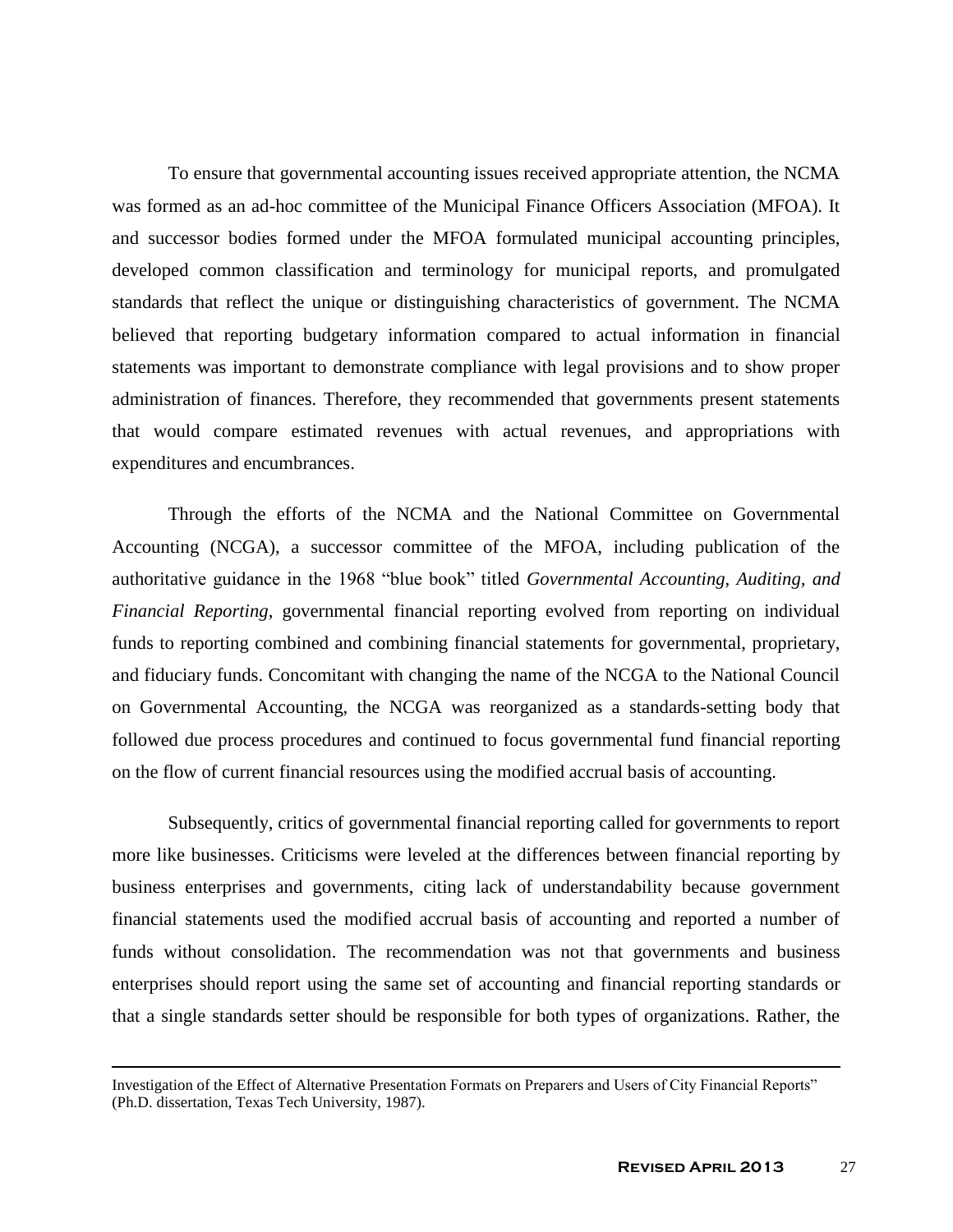recommendation primarily was to bring the benefits of accrual accounting—full cost of services information and consolidated financial statements—to governments. Through issuance of many standards including GASB Statement 34, the GASB has addressed these criticisms while not ignoring the distinctive characteristics of government that are a key part of its reporting objectives.

The Financial Accounting Foundation established the Governmental Accounting Standards Board in 1984 as the independent standards setter for state and local governments. The decision to establish a separate standards board reflects the sovereign nature of state governments and their desire to have a standards setter that focused on the needs of the state and local government financial statement users. State governments are not creations of the federal government. Rather, the federal government was created by the states upon ratification of the United States Constitution, with certain aspects of states' sovereign powers transferred to the federal government, and with all other powers retained by states. Establishment of accounting and financial reporting standards for themselves (and local governments, which were created by states) is a power retained by the states. Like Oakey, Morey, the NCMA, and the NCGA, the GASB recognizes the unique and distinguishing features of government and reflects them in its standards setting.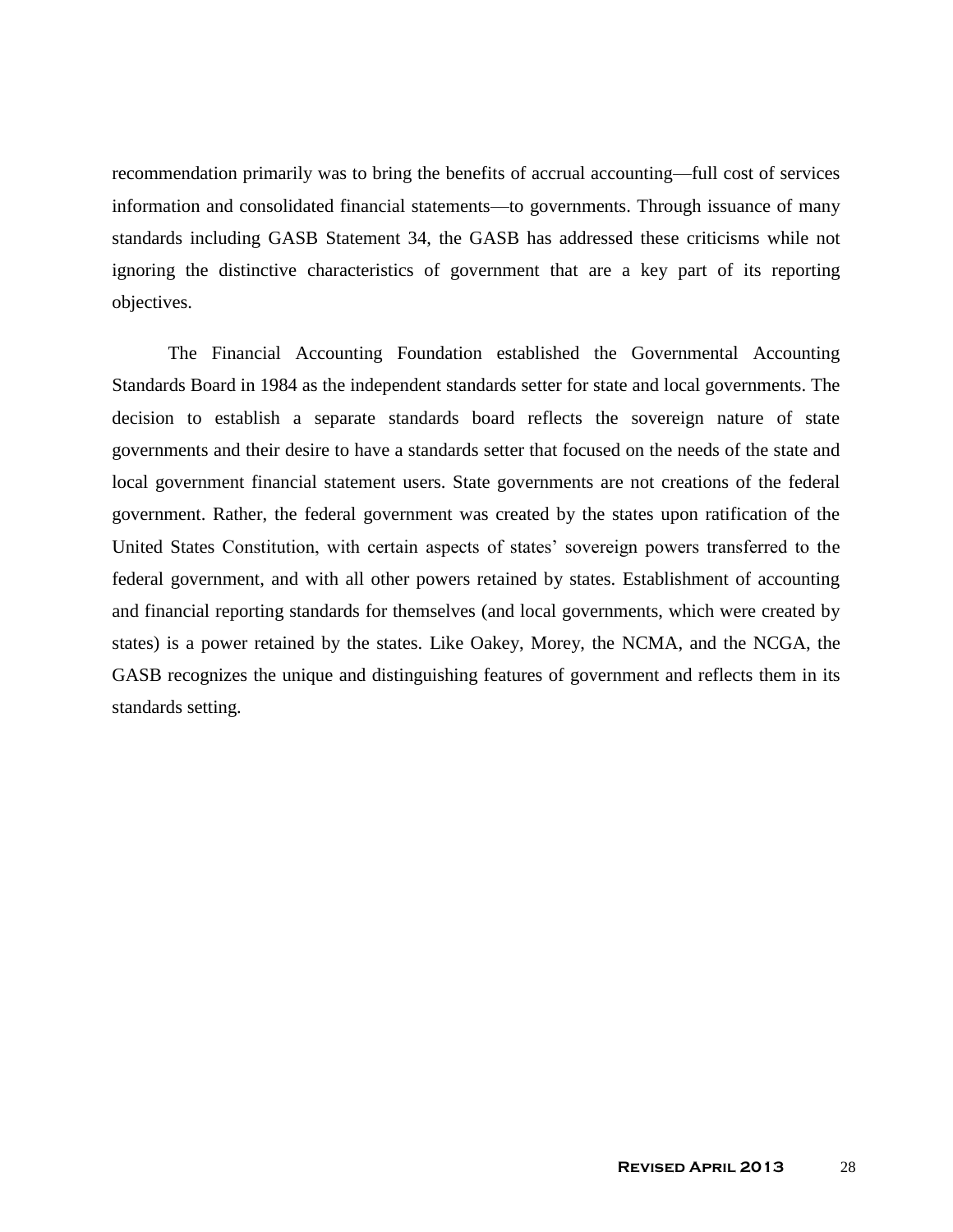### **Appendix D**

### **SIGNIFICANCE OF STATE AND LOCAL GOVERNMENTS**

By any measure of size, state and local governments are a substantial part of the U.S. economy. According to the 2012 Census of Governments, there are 89,004 local governments in the United States. Because the entire 2012 Census of Governments was not completed at the time this white paper was issued by the Board, the Census data that follows was identified through other Census reports prepared annually. According to the Census Annual Survey of State and Local Government Finance, revenue collected by state and local governments in 2010 totaled \$2.1 trillion—\$6,803 for every person in the United States. Expenditures, taking into account capital outlays often financed through borrowings (which are not reported as revenues in these statistics), of state and local governments in 2010 are even larger, at \$2.4 trillion—\$7,775 per capita. For comparison purposes, these state and local government expenditures represent almost 16.5 percent of the 2010 U.S. gross domestic product of \$14.4 trillion as reported by the Bureau of Economic Analysis of the U.S. Department of Commerce. Debt outstanding owed by state and local governments in the third quarter of 2012 totaled over \$2.9 trillion according to the Federal Reserve Board's Flow of Funds referenced previously—\$8,400 per capita. The 2010 Census Annual Survey of Public Employment and Payroll reports that the labor force of state and local governments totaled 16.8 million employees on a full-time-equivalent basis, or 11.7 percent of total employment of the 143.3 million workers in the United States as reported by the Bureau of Labor Statistics of the U.S. Department of Labor for 2010.

Not only do state and local governments constitute a significant proportion of the U.S. economy, they also have a pervasive effect on society because they provide a broad variety of vital services, including education, public safety, transportation, social services, environmental services, housing, utility services, and administrative services. Education includes primary, secondary, and higher education. Public safety includes police and fire protection, correctional facilities, and regulation and licensing of businesses. Transportation includes highways, airports, ports, parking facilities, and transit systems. Social services include income maintenance and healthcare. Environmental services include protection of natural resources and park and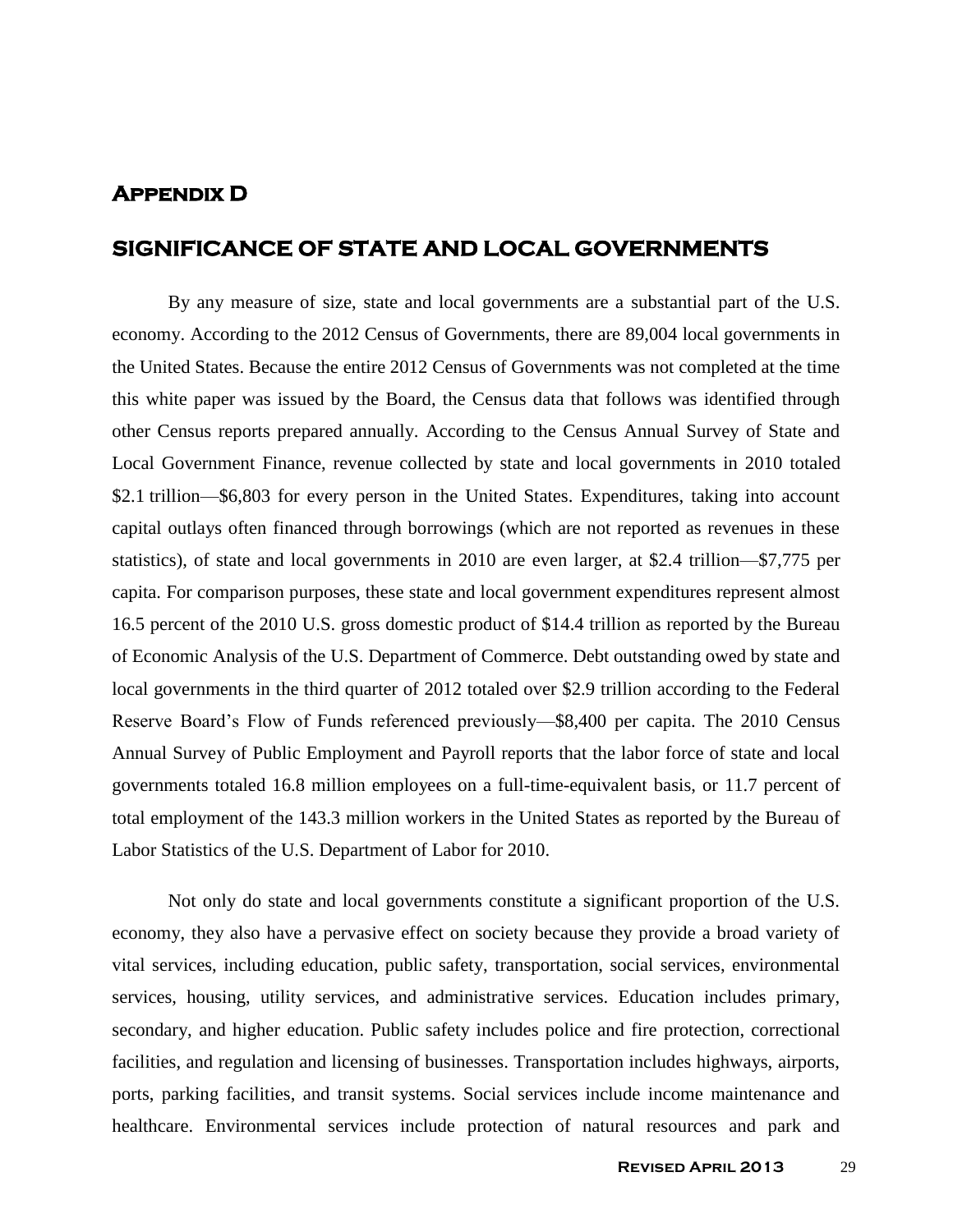recreation services. Utilities include electric power, gas, water, sewer, and solid waste disposal. Administrative services include judicial and legal services, financial administration, and governance.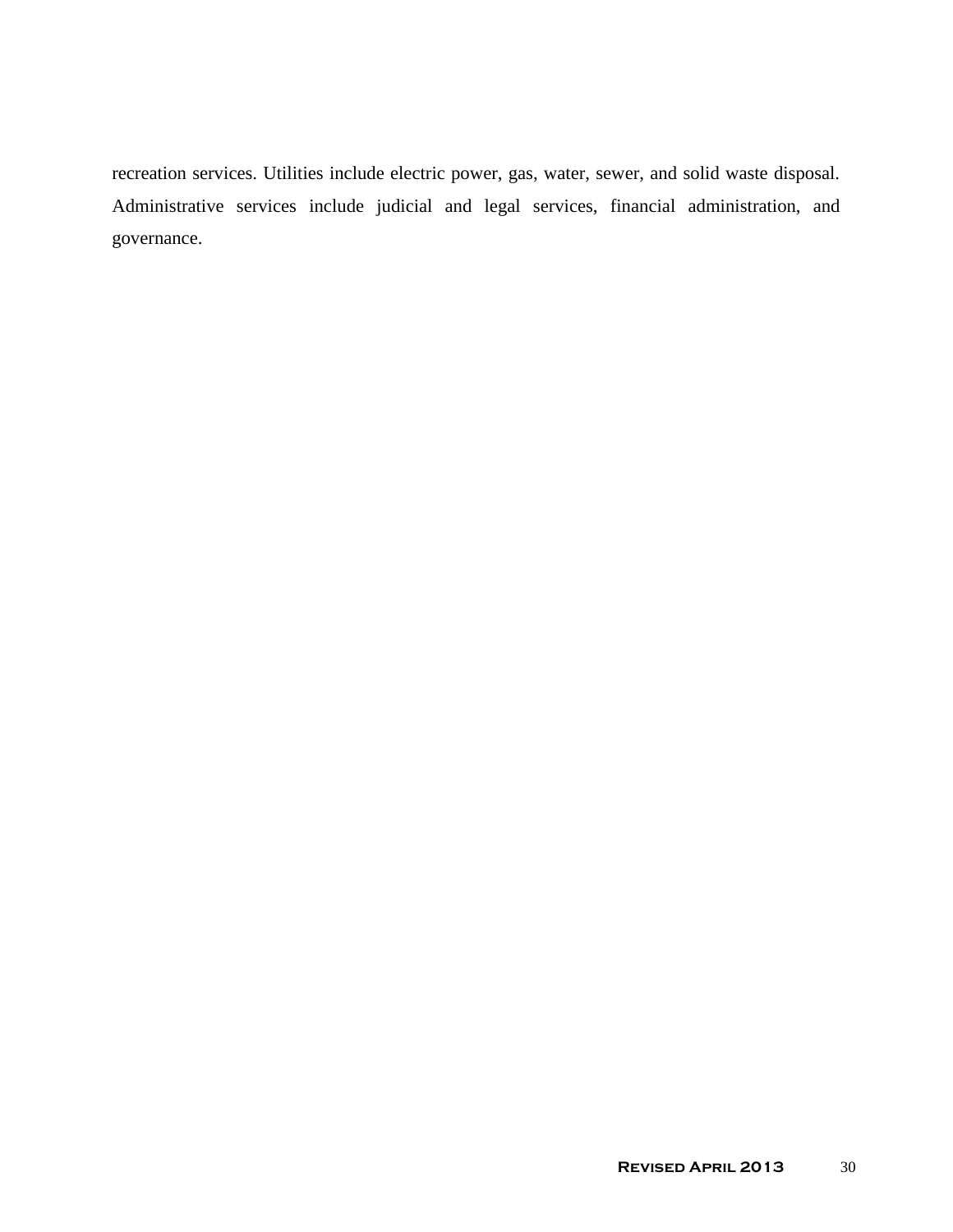## **Appendix E**

### **GLOSSARY**

**Accountability**—A government's responsibility to justify to its citizenry the raising of public resources and the purposes for which the resources are used.

**Conceptual framework for accounting and financial reporting standards—**A high-level set of concepts that guide a standards setter when deliberating future standards and evaluating existing standards and practices.

**Current financial resource flows measurement focus**—The focus of governmental fund financial statements, which is on inflows of financial resources that are available for use to pay current obligations and on outflows of financial resources that generally arise when liabilities become due and are normally expected to be paid using available financial resources.

**Economic resource flows measurement focus**—The focus of government-wide and proprietary fund financial statements, which is on inflows and outflows of economic resources.

**Exchange transaction—A** transaction in which each party receives and gives up essentially equal values.

**Fiscal accountability**—The responsibility of governments to justify that their actions in the current period have complied with public policy decisions concerning the raising and spending of public moneys in the short term (usually one budgetary cycle or one year).

**Governmental activities**—Activities of government that generally are financed through taxes, intergovernmental revenues, and other nonexchange revenues. These activities are usually reported in governmental funds and internal service funds. In contrast, business-type activities of governments are financed in whole or in part by fees charged to external parties for goods or services.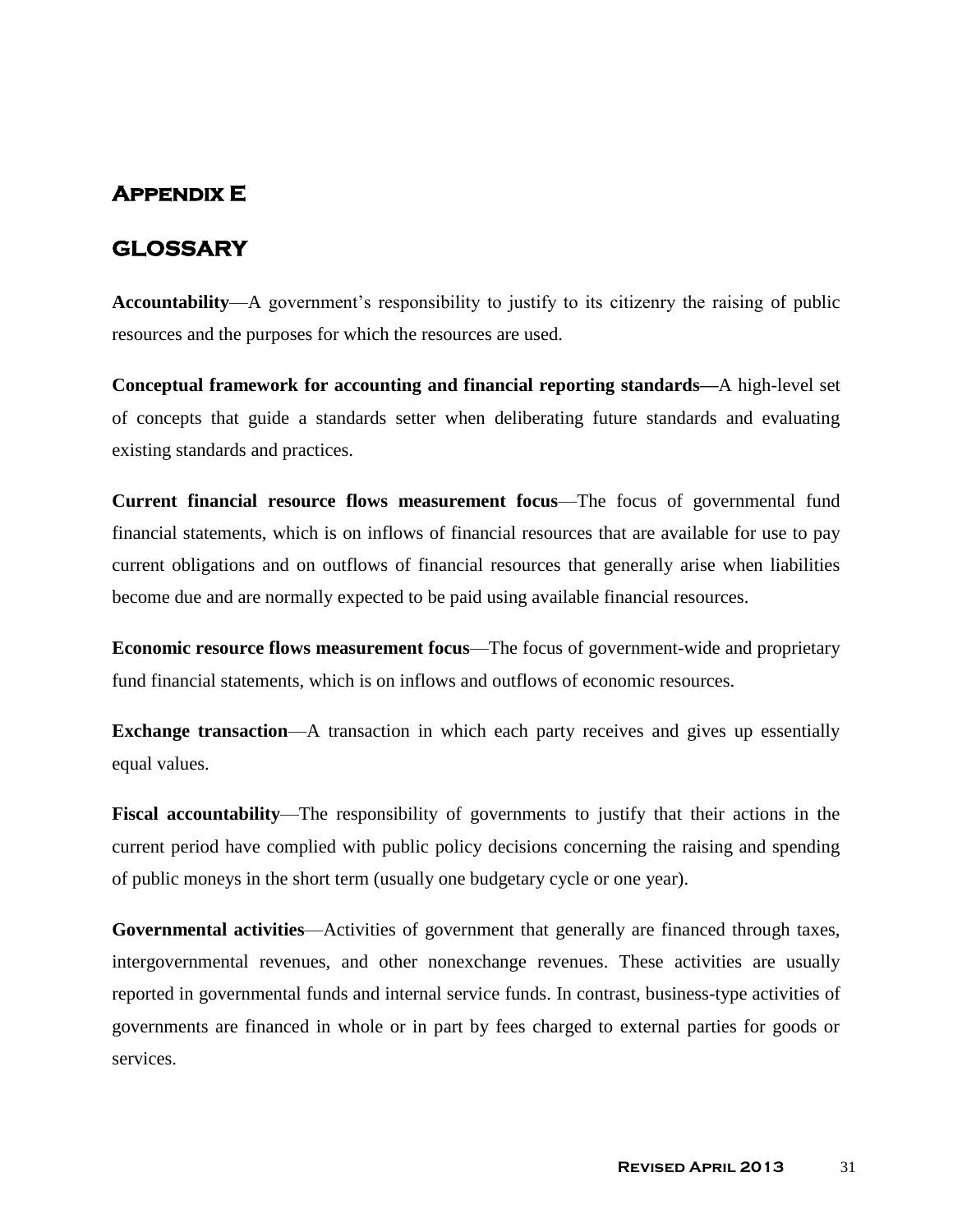**Governmental funds**—Self-balancing sets of accounts that are maintained for governmental activities. Governmental fund types include the general fund, special revenue funds, capital project funds, debt service funds, and permanent funds. Financial statements of governmental funds focus primarily on the sources, uses, and balances of current financial resources and often have a budgetary orientation.

**Infrastructure**—Long-lived capital assets that normally are stationary in nature and normally can be preserved for a significantly greater number of years than most capital assets.

**Interperiod equity**—The extent to which the current-year revenues are sufficient to pay for the services provided that year and whether future taxpayers will be required to assume burdens for services previously provided.

**Modified approach**—A method of accounting for certain infrastructure assets that are part of a network or subsystem of a network in which depreciation expense is not reported and maintenance and preservation costs are expensed. A network or subsystem qualifies for this method of accounting when, among other conditions, management has committed to maintain the network or subsystem approximately at or above a specific condition level.

**Modified accrual basis of accounting—**The basis of accounting in which transactions are recognized when they occur with specifically identified modifications to reflect the current financial resource flows measurement focus. These modifications include the fact that expenditures are recognized in the period in which they are expected to require to use current financial resources, revenue is not recognized until it is available to pay current obligations, and certain long-term liabilities are not recognized until due and payable.

**Nonexchange transaction—A** transaction in which a government gives (or receives) value without directly receiving (or giving) equal value in return. This is also referred to as a nonreciprocal transaction in some accounting literature.

**Operational accountability**—The responsibility of governments to report the extent to which they have met their operating objectives efficiently and effectively, using all resources available